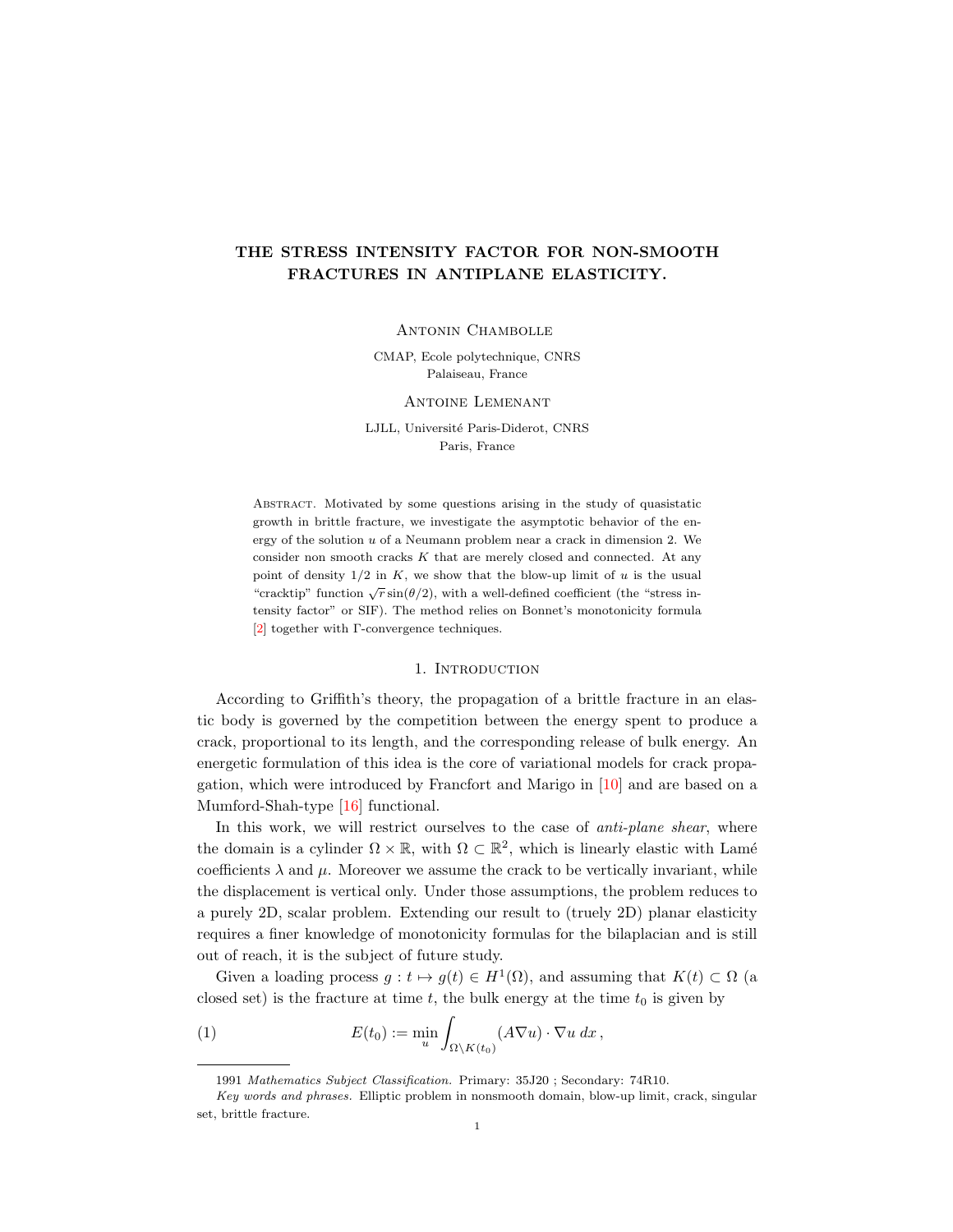where the minimum is taken among all functions  $u \in H^1(\Omega \setminus K(t_0), \mathbb{R})$  satisfying  $u = g(t_0)$  on  $\partial\Omega \setminus K(t_0)$ , and the surface energy, for any fracture  $K \supseteq K(t_0)$  is proportional to  $\kappa H^1(K)$ , where  $\mathcal{H}^1$  denotes the one dimensional Hausdorff measure and  $\kappa$  is a constant which is known as the *toughness* of the material. Here the matrix A which appears in the integral in [\(1\)](#page-0-0) is  $(\mu/2)Id$ , however in the paper we will also address the case of more general matrices  $A(x)$ , which will be assumed to be uniformly elliptic and spatially Hölder-continuous.

The proof of existence for a crack  $K(t)$  satisfying the propagation criterions of brittle fracture as postulated by Francfort and Marigo in [\[10\]](#page-23-1), was first proved by Dal Maso and Toader [\[8\]](#page-23-3) in the simple 2D linearized anti-plane setting, then extended in various directions by other authors [\[4,](#page-23-4) [7,](#page-23-5) [11,](#page-23-6) [1\]](#page-23-7).

In this paper we will freeze the "time" at a certain fixed value  $t_0$ , and therefore do not really matter exactly which model of existence we use. We will only need to know that such fractures exist, as a main motivation for our results.

In the quasistatic model, the fracture  $K(t)$  is in equilibrium at any time, which means that the total energy cannot be improved at time  $t_0$  by extending the crack. Precisely, for any closed set  $K \supseteq K(t_0)$  such that  $K(t_0) \cup K$  is connected, and for any  $u \in H^1(\Omega \setminus (K(t_0) \cup K))$  satisfying  $u = g(t_0)$  on  $\partial\Omega \setminus (K(t_0) \cup K)$ , one must have that

<span id="page-1-0"></span>
$$
E(t_0) + \kappa \mathcal{H}^1(K(t_0)) \le \int_{\Omega \setminus (K(t_0) \cup K)} (A \nabla u) \cdot \nabla u \, dx + \kappa \mathcal{H}^1(K).
$$

This implies that the propagation of the crack is totally dependent on the external force  $g$ , and a necessary condition for  $K$  to propagate is that of the first order limit of the bulk energy, namely

,

(2) 
$$
\limsup_{h \to 0^+} \frac{E(t_0 + h) - E(t_0)}{h}
$$

to be greater or equal to  $\kappa$ . The limit in [\(2\)](#page-1-0) can be interpreted as an *energy release* rate along the growing crack, which is the central object of many recent works [\[6,](#page-23-8) [5,](#page-23-9) [3,](#page-23-10) [13,](#page-23-11) [14\]](#page-23-12).

In all the aforementioned papers, a strong regularity assumption is made on the fracture  $K(t)$ : it is assumed to be a segment near the tip in [\[5,](#page-23-9) [3,](#page-23-10) [13\]](#page-23-11); to our knowledge the weakest assumption is the  $C^{1,1}$  regularity in [\[14\]](#page-23-12). The main reason for this is the precise knowledge of the asymptotic development of the displacement u near the tip of the crack, when it is straight. Indeed the standard elliptic theory in polygonal domains (see e.g. Grisvard [\[12\]](#page-23-13)) says that in a small ball  $B(0, \varepsilon)$  (we assume the crack tip is the origin), if  $u$  denotes the minimizer for the problem  $(1)$ , then there exists  $\tilde{u} \in H^2(B(0, \varepsilon) \setminus K(t_0))$  such that

<span id="page-1-1"></span>(3) 
$$
u = C\sqrt{r}\sin(\theta/2) + \tilde{u},
$$

(in polar coordinates, assuming the crack is  $\{\theta = \pm \pi\}$ ). In fracture theory, the constant  $C$  in front of the sinus is usually referred as the *stress intensity factor* (SIF). In [\[14\]](#page-23-12), G. Lazzaroni and R. Toader proved that [\(3\)](#page-1-1) is still true if  $K(t_0)$  is a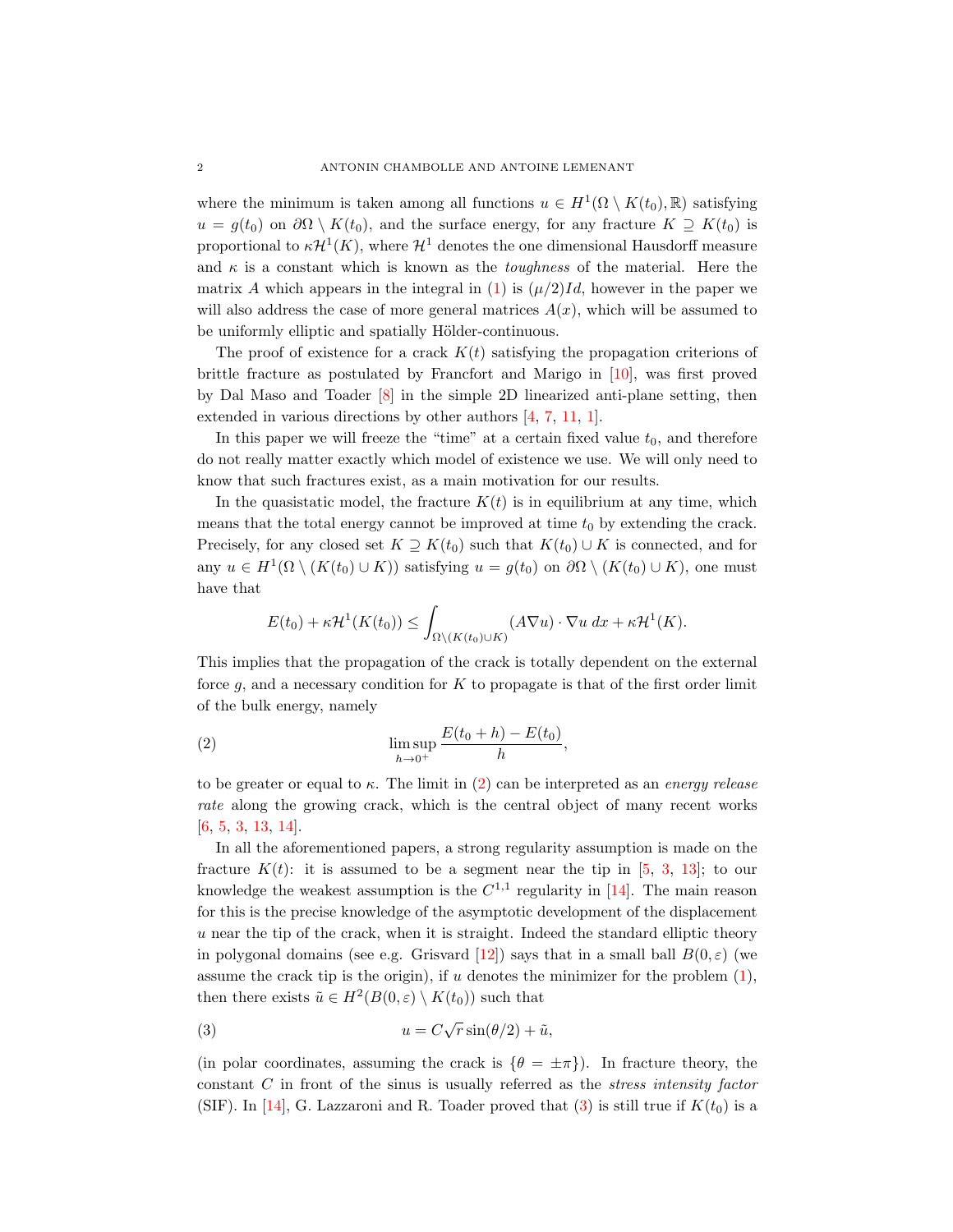$C^{1,1}$  regular curve, up to a change of coordinates, and they base their study of the energy release rate upon this fact.

The main goal of this paper is to extend [\(3\)](#page-1-1) to fractures that are merely closed and connected sets, and asymptotic to a half-line at small scales. (We will need the technical assumption that the Hausdorff density is  $1/2$  at the origin, that is, the length in small balls is roughly the radius — which basically means that  $K(t_0)$ admits a tangent, up to suitable rotations.) Our main result is as follows:

<span id="page-2-0"></span>**Theorem 1.1.** Assume that  $K := K(t_0) \subset \Omega \subset \mathbb{R}^2$  is closed and connected, and let u be a solution for the minimizing problem in [\(1\)](#page-0-0) with some  $\alpha$ -hölderian coefficients  $A: \Omega \to \mathcal{S}^{2\times 2}$ . Assume that  $x_0 \in K \cap \Omega$  is a point of density 1/2, that is,

<span id="page-2-1"></span>
$$
\limsup_{r \to 0} \frac{\mathcal{H}^1(K \cap B(x_0, r))}{2r} = \frac{1}{2}
$$

and that  $A(x_0) = Id$ . Then the limit

(4) 
$$
\lim_{r \to 0} \frac{1}{r} \int_{B(x_0,r) \backslash K} (A \nabla u) \cdot \nabla u \, dx
$$

exists and is finite. Moreover denoting  $C_0$  the value of this limit, considering  $R_r$  a suitable family of rotations, and taking

$$
g(r,\theta) := u(0) + \sqrt{\frac{2C_0}{\pi}} \sin(\theta/2), \quad (r,\theta) \in [0,1] \times [-\pi,\pi],
$$

then the blow up sequence  $u_r := r^{-\frac{1}{2}}u(rR_r(x-x_0))$  converges to g and  $\nabla u_r$  converges to  $\nabla g$  both strongly in  $L^2(B(0,1))$  when  $r \to 0$ .

If  $A(x_0) \neq Id$  we obtain a similar statement by applying the change of variable  $x \mapsto \sqrt{A(x_0)}x$  (see Theorem [4.2\)](#page-18-0). We also stress that a rigourous sense to the value of  $u(0)$  has to be given, and this will be done in Lemma [4.1.](#page-17-0) Besides, the exact definition of the rotations  $R_r$  will be given in Remark [2.](#page-5-0)

Theorem [1.1](#page-2-0) is a first step toward understanding the energy release rate for nonsmooth fractures, and study qualitative properties of the crack path. It provides also the existence of a generalized stress intensity factor, that we can define as being the limit in  $(4)$ , and which always exists without any regularity assumptions on  $K(t_0)$  of that of being closed and connected (see Proposition [7\)](#page-13-0).

Our main motivation is the study of brittle fracture, but of course Theorem [1.1](#page-2-0) contains a general result about the regularity of solutions for a Neumann Problem in rough domains, that could be interesting for other purpose.

The proof of Theorem [1.1](#page-2-0) will be done in two main steps, presented in Section [3](#page-7-0) and Section [4,](#page-17-1) which will come just after some preliminaries (Section [2\)](#page-3-0). The first step is to prove the existence of limit in [\(4\)](#page-2-1). For this we will use the monotonicity argument of Bonnet [\[2\]](#page-23-0), which was used to prove existence of blow up limits for the minimizers of the Mumford-Shah functional. We will adapt here the argument to more general energies as the one with coefficient  $A(x)$ , and also with a second member f. Notice that when  $f = 0$  we need only K to be closed and connected, whereas when  $f \neq 0$  we need furthermore that K is of finite length.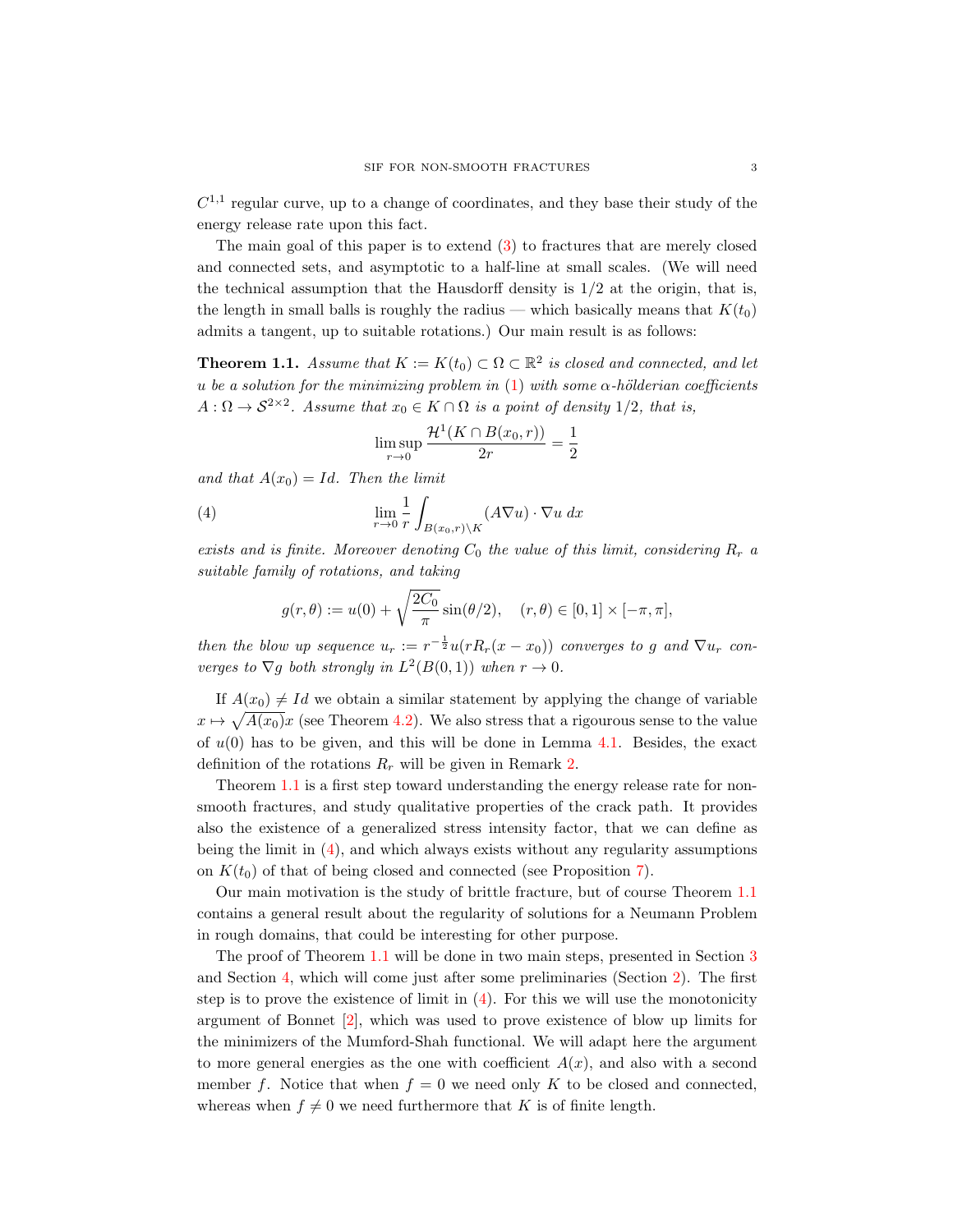The second step is to prove the convergence strongly in  $L^2$  of the blow-up limit  $u_r := r^{-\frac{1}{2}} u(rR_r(x - x_0))$  and its gradient, to the function  $\sqrt{r} \sin(\theta/2)$ . This is the purpose of Theorem [4.2,](#page-18-0) and the existence of limit in [\(4\)](#page-2-1) is the first step, because it implies that  $\nabla u_r$  is bounded in  $L^2(B(0,1))$  which helps us to extract subsequences.

Notice that Bonnet  $[2]$  already had a kind of blow-up convergence for  $u_r$ , analogue to ours in his paper on regularity for Mumford-Shah minimizers. The main difference with the result of Bonnet, is that here the set  $K$  is any given set whereas for Bonnet, K was a minimizer for the Mumford-Shah functional, which allowed him to modify it at his convenience to create competitors and prove some results on u. Here we cannot argue by the same way and this brings some interesting technical difficulties in the proof of convergence of  $u_r$ .

# 2. Preliminaries

<span id="page-3-0"></span>Let  $\Omega \subset \mathbb{R}^2$ ,  $K \subset \Omega$  be a closed and connected set satisfying  $\mathcal{H}^1(K) < +\infty$ (here  $\mathcal{H}^1$  denotes the one dimensional Hausdorff measure),  $f \in L^{\infty}(\Omega)$ ,  $\lambda \geq 0$  and  $g \in H^1(\Omega) \cap L^{\infty}(\Omega)$ . If K and K' are two closed sets of  $\mathbb{R}^2$  we will denote the Hausdorff distance by

$$
d_H(K, K') := \max\left(\sup_{x \in K} \text{dist}(x, K'), \sup_{x \in K'} \text{dist}(x, K)\right).
$$

We also consider some  $\alpha$ -Hölder regular coefficients  $A: x \mapsto A(x) \in S^{2\times 2}$ , uniformly bounded and uniformly coercive (with constant  $\gamma$ ). We will use the following series of notations

$$
||X||_A :=^t XAX = (AX) \cdot X = ||\sqrt{A}X||_{Id} = ||\sqrt{A}X||.
$$

For simplicity we will assume without loss of generality that  $\kappa = 1$ . We consider a slight more general energy than the one in  $(1)$  with a second member f, namely

(5) 
$$
F(u) := \int_{\Omega \setminus K} ||\nabla u||_A^2 dx + \frac{1}{\lambda} \int_{\Omega} |\lambda u - f|^2.
$$

We will also allow the case  $\lambda = 0$  and then we ask also  $f = 0$  and F is simply

<span id="page-3-2"></span><span id="page-3-1"></span>
$$
F(u) := \int_{\Omega \setminus K} ||\nabla u||_A^2 dx.
$$

We consider a minimizer u for F among all functions  $v \in H^1(\Omega \setminus K)$  such that  $v = g$  on  $\partial\Omega$ , i.e. u is a weak solution for the problem

(6) 
$$
\begin{cases} \lambda u - \text{div} A \nabla u = f & \text{in } \Omega \setminus K \\ (A \nabla u) \cdot \nu = 0 & \text{on } K \\ u = g & \text{on } \partial \Omega \end{cases}
$$

It is well known that such a minimizer exists and is unique (up to additional constant if necessary in connected components of  $\Omega \setminus K$  when eventually  $f = 0$ , which provides a week solution for the problem [\(6\)](#page-3-1).

We begin with some elementary geometrical facts.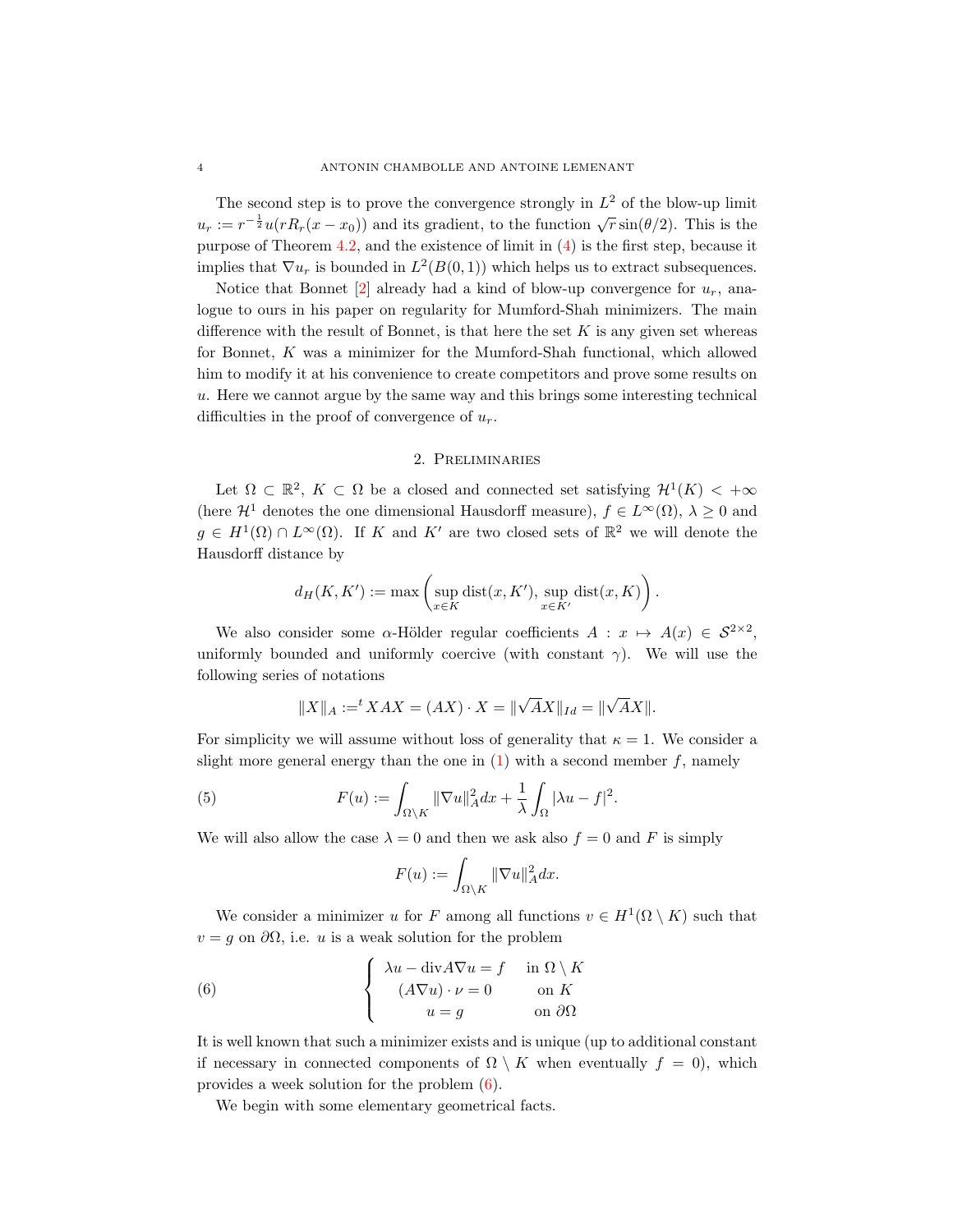**Proposition 1.** Let  $K \subset \mathbb{R}^2$  be a closed and connected set such that

<span id="page-4-0"></span>(7) 
$$
\limsup_{r \to 0} \frac{\mathcal{H}^1(K \cap B(x_0, r))}{2r} = \frac{1}{2}.
$$

For all  $r > 0$  small enough, let  $x_r$  be any chosen point in  $K \cap \partial B(x_0, r)$ . Then we have that

<span id="page-4-2"></span>(8) 
$$
\lim_{r \to 0} \frac{1}{r} d_H(K \cap B(x_0, r), [x_r, x_0]) = 0.
$$

*Proof.* Since K is closed, connected and not reduced to one point (because of  $(7)$ ) we have that  $K \cap \partial B(x_0, r)$  is nonempty for all r small enough. Moreover since K is connected, there exists a simple connected curve  $\Gamma_r \subset K$  that starts from  $x_0$  and hits  $\partial B(x_0, r)$  for the first time at some point  $y_r \in K \cap \partial B(x_0, r)$ . Since  $\Gamma_r$  is connected we have that  $\mathcal{H}^1(\Gamma) \geq \mathcal{H}^1([y_r, x_0]) = r$  and using [\(7\)](#page-4-0) we get  $\mathcal{H}^1(\Gamma_r) \leq r + o(r)$ . From the last two inequalities, since  $\Gamma_r$  is a connected curve, it is then very classical using Pythagoras inequality to prove that

<span id="page-4-1"></span>(9) 
$$
d_H(\Gamma_r,[y_r,x_0])=o(r).
$$

Indeed, let z be the point in  $\Gamma_r$  of maximal distance to  $[y_r, x_0]$ , and let h be this distance. Now let w be a point at distance h to  $[y_r, x_0]$ , whose orthogonal projection onto  $[y_r, x_0]$  is exactly the middle of  $[y_r, x_0]$ . Then the triangle  $(y_r, x_0, w)$  is isocel, and in particular minimizes the perimeter among all triangle of same basis and same height. Therefore,

$$
2\sqrt{(r/2)^2 + h^2} = |w - x_r| + |w - x_0| \le |z - x_r| + |z - x_0| \le \mathcal{H}^1(\Gamma_r) \le r + o(r)
$$

which implies that  $h = o(r)$  and proves [\(9\)](#page-4-1).

Now [\(7\)](#page-4-0) also implies that

$$
\mathcal{H}^1(K \cap B(x_0,r) \setminus \Gamma_r) = o(r),
$$

from which we deduce that

$$
\sup\{\text{dist}(x,\Gamma); \ x \in K \cap B(x_0,r)\} = o(r)
$$

which implies  $d_H(K \cap B(x_0, r), [y_r, x_0]) = o(r)$ . Finally [\(8\)](#page-4-2) follows from the fact that dist $(x_r, y_r) = o(r)$  for any other point  $x_r \in K \cap \partial B(x_0, r)$ .

Remark 1. The density condition [\(7\)](#page-4-0) does not imply the existence of tangent at the origin. One of such example can be found in [\[5,](#page-23-9) Remark 2.7.], as being a curve with oscillating tangent at the origin:  $\exp(-t^2)(\cos(t)\mathbf{e}_1 + \cos(t)\mathbf{e}_2), t \in [0, +\infty]$ . A further example is given by some infinite spirals, that turns infinitely many times around the origin but has finite length, and even density  $1/2$  at the origin (thus is arbitrary close to a segment). To construct such an example one can consider the curve  $\gamma : t \mapsto te^{i\theta(t)}$  where  $\theta(t) \in \mathbb{R}$  satisfies  $\lim_{t\to 0} \theta(t) = +\infty$  and  $\lim_{t\to 0} t\theta'(t) = 0$ (uniformly) like for instance  $\theta(t) = \sqrt{\ln(-t)}$ . Then if  $K := \gamma([0, 1])$  we have

$$
\mathcal{H}^{1}(K \cap B(0,r)) = \int_{0}^{r} |\gamma'(t)|dt = \int_{0}^{r} \sqrt{1 + t^{2} \theta'(t)^{2}} dt = r + o(r)
$$

as desired.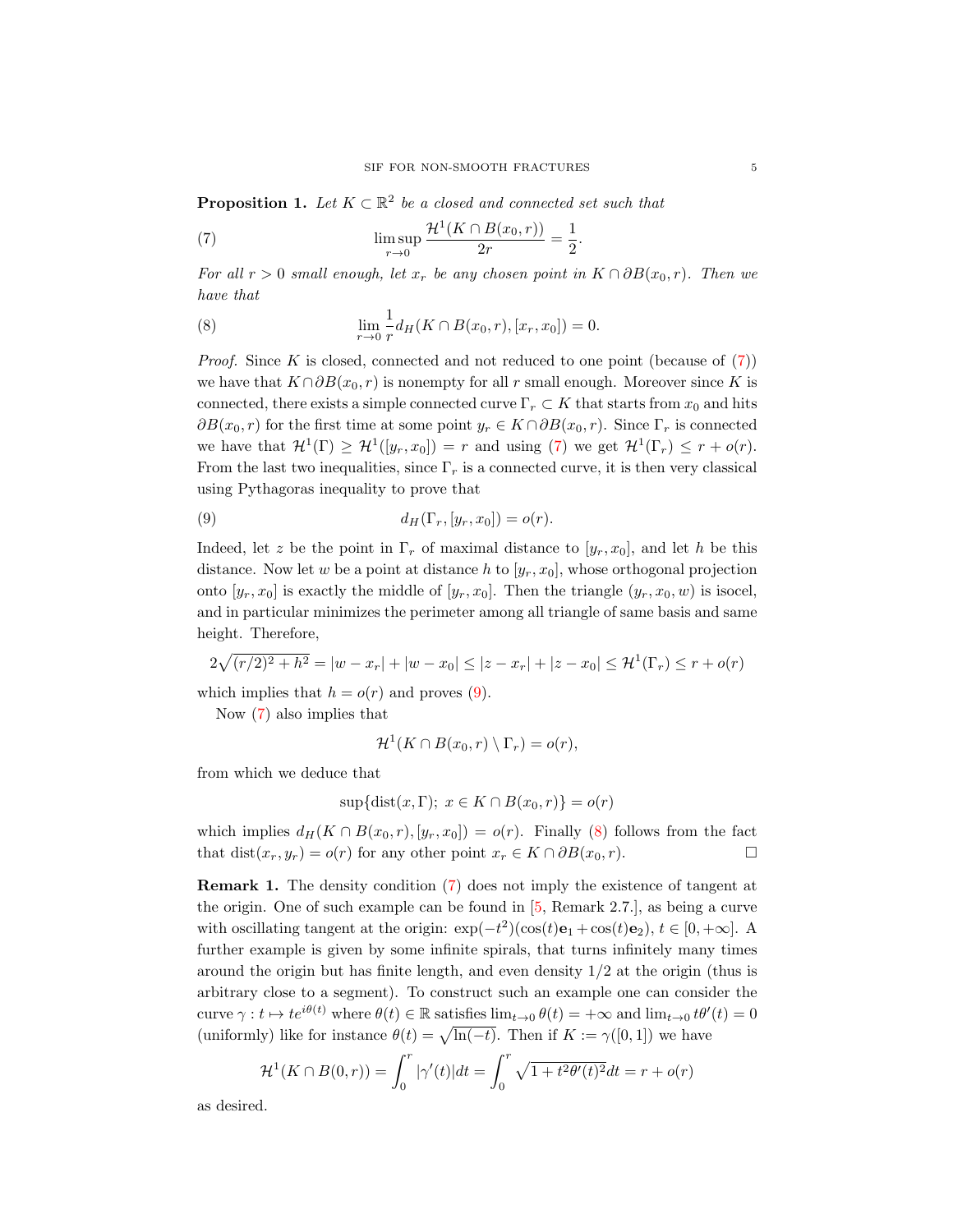<span id="page-5-0"></span>**Remark 2** (Definition of  $R_r$ ). As noticed in the preceding remark, the existence of tangent, i.e. the existence of a limit for the sequence of rescaled set  $\frac{1}{r}(K \cap B(x_0, r)$  $x_0$ ), is not always guaranteed by the density condition. On the other hand if  $R_r$ denotes for each  $r > 0$ , the rotation that maps  $x_r$  on the negative part of the first axis, then  $R_r(\frac{1}{r}(K \cap B(x_0, r) - x_0))$  converges to a segment. In the sequel,  $R_r$  will always refer to this rotation.

<span id="page-5-3"></span>**Remark 3.** There exists some connected sets such that  $\frac{1}{r_n}K \cap B(0,r_n)$  converges to some radius in  $B(0, 1)$  for some sequence  $r_n \to 0$ , and such that  $\frac{1}{t_n} K \cap B(0, t_n)$ converges to a diameter for another sequence  $t_n \to 0$ . Such a set can be constructed as follows. Take a sequence  $q_n \to 0$  such that

<span id="page-5-1"></span>
$$
(10) \t\t q_{n+1}/q_n \longrightarrow 0
$$

The idea relies on the observation that thanks to [\(10\)](#page-5-1), while looking at the scale of size  $q_n$ , that is, in the ball  $B(0, q_n)$ , all the piece of set contained in  $B(0, q_{n+1})$  is negligible in terms of Hausdorff distance. Therefore we can build two subsequences, one at the scales  $q_{2n}$ , and the other one at the scales  $q_{2n+1}$ , that will not be seen by each other.



<span id="page-5-2"></span>FIGURE 1. A crack tip with two different limits along different subsequences

To do so, we consider the points  $A_n := (0, \frac{4}{3}q_n)$  on the second axis of  $\mathbb{R}^2$  and we define K, as being  $\mathbb{R}^- \times \{0\}$  union of all horizontal diameters of  $B(A_{2n+1}, q_{2n})$ , that are connected to the first axis by their left extremities. In other words, denoting  $\mathbf{e}_1 = (1,0)$  and  $\mathbf{e}_2 = (0,1)$  the two unit canonical vectors of  $\mathbb{R}^2$ ,

$$
K:=\mathbb{R}^{-}\mathbf{e}_1\cup\big(\bigcup_{n\in\mathbb{N}^*}(\mathbb{R}\mathbf{e}_1+A_{2n+1})\cap B(A_{2n+1},q_{2n})\big)\cup\bigcup_{n\in\mathbb{N}^*}([0,\frac{4}{3}q_{n+1}]\mathbf{e}_2+Z_{2n}),
$$

where  $Z_{2n}$  is the left extremity point of the segment  $(\mathbb{R}e_1 + A_{2n+1}) \cap B(A_{2n+1}, q_{2n})$ (which is actually the horizontal diameter of  $B(A_{2n+1}, q_{2n})$ ), see Fig. [1.](#page-5-2)

Then it is easy to see that, in the Hausdorff distance,

<span id="page-5-4"></span>
$$
\frac{1}{q_{2n}} K \cap B(x, q_{2n}) \longrightarrow \mathbb{R}e_1 \cap B(0, 1)
$$
  
and 
$$
\frac{1}{q_{2n+1}} (K \cap U(x, q_{2n+1}) \longrightarrow \mathbb{R}^-e_1 \cap B(0, 1)
$$

as desired.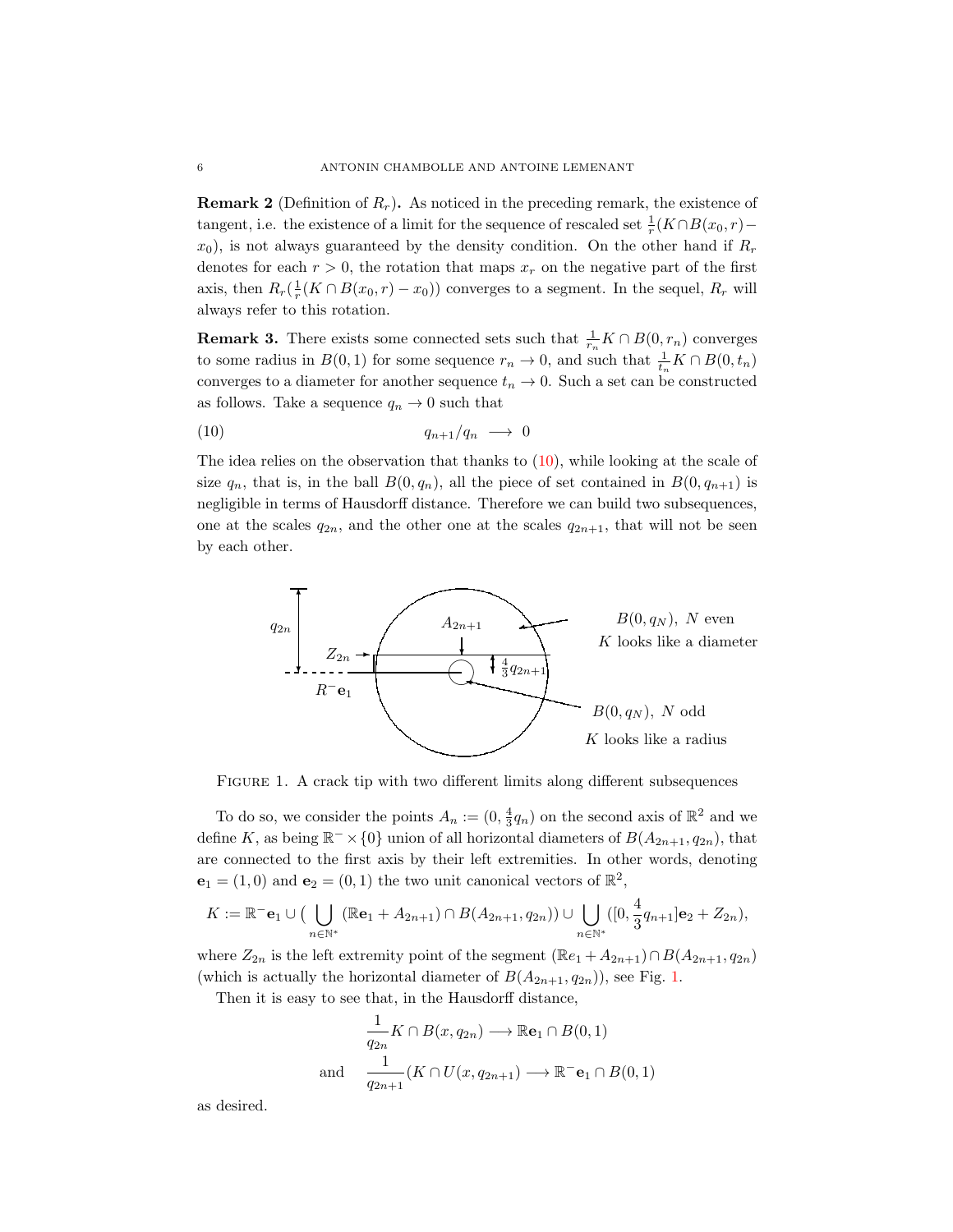Remark 4. Notice that a consequence of Theorem [1.1](#page-2-0) for the example exhibited in Remark [3](#page-5-3) is the following curious fact: even if  $\frac{1}{r}K \cap B(x,r)$  has no limit when  $r \to 0$ , the limit of  $\frac{1}{r} \int_{B(0,r)} ||\nabla u||^2$  as  $r \to 0$  exists thus has same value  $C_0$  for any subsequences of r. Now, since K has density  $1/2$  along the odd subsequence  $r_n = q_{2n+1}$ , applying the proof of Theorem [1.1](#page-2-0) for this subsequence we infer that the limit of the blow up sequence  $r_n^{-1/2} u(r_n x)$  converges to  $\sqrt{2C_0 r/\pi} \sin(\theta/2)$ . But now regarding the limit in the even scales,  $r_n = q_{2n}$ , as K is converging to a diameter, a similar proof as the one used to prove Theorem [1.1](#page-2-0) would imply that the blow up sequence is converging to the solution of a Neumann problem in a domain which is a ball, cut into two pieces by a diameter. This implies  $C_0 = 0$  (because of the decomposition of  $u$  in spherical harmonics), so that actually returning to the odd subsequence, for which  $K$  is converging to a radius, we can conclude that  $r_n^{-1/2}u(r_nx)$  must converge to 0 as well.

It is well known that any closed and connected set  $K$  is arcwise connected, namely for any  $x \neq y$  in K one can find an injective Lipschitz curve inside K going from x to y (see e.g.  $[9,$  Proposition 30.14]). This allows us to talk about geodesic curve inside K, that connects  $x$  to  $y$ , which stands to be the curve with that property which support has minimal length.

**Definition 2.1.** We say that K is locally-chord-arc at  $x_0$  if there exists a constant C and a radius  $r_0$  such that for every  $r \leq r_0$  and for any couple of points y and z lying on  $K \cap \partial B(x_0, r)$  the geodesic curve inside K connecting y and z has length less than Cr.

**Proposition 2.** Let  $K \subset \mathbb{R}^2$  be a closed and connected set satisfying the density condition

(11) 
$$
\limsup_{r \to 0} \frac{1}{2r} \mathcal{H}^1(K \cap B(x_0, r)) = \frac{1}{2}.
$$

Then K is locally-chord-arc at  $x_0$ .

*Proof.* The density condition  $(11)$  together with the fact that K is closed and connected guarantees that K is non reduced to one point, contains  $x_0$ , and that  $\partial B(x_0, r) \cap K$  is nonempty for r small enough. Let  $r_0 > 0$  be one of this radius small enough such that moreover

<span id="page-6-0"></span>(12) 
$$
\mathcal{H}^1(K \cap B(x_0, r)) \le (1 + \frac{1}{10})r \quad \forall r \le 3r_0.
$$

Let now y and z be two points in  $K \cap \partial B(x_0, r)$  for any  $r \leq r_0$  and let  $\Gamma \subset K$ be the geodesic curve connecting y and z. Then  $\Gamma$  is injective (by definition since it is a geodesic) and in addition we claim that  $\Gamma \subset B(x_0, 3r)$ . Indeed, otherwise there would be a point  $x \in \Gamma \setminus B(x_0, 3r)$  which would imply  $\mathcal{H}^1(\Gamma \cap B(x_0, 3r)) \ge 4r$ (because y and z are lying on  $\partial B(x_0, r)$ ) and this contradicts [\(12\)](#page-6-0). But now that  $\Gamma \subset B(x_0, 3r)$ , condition [\(12\)](#page-6-0) again implies that  $\mathcal{H}^1(\Gamma) \leq \mathcal{H}^1(K \cap B(x_0, 3r)) \leq 4r$ which proves the proposition.  $\Box$ 

In the sequel we will need to know that a minimizer of  $F$  is bounded.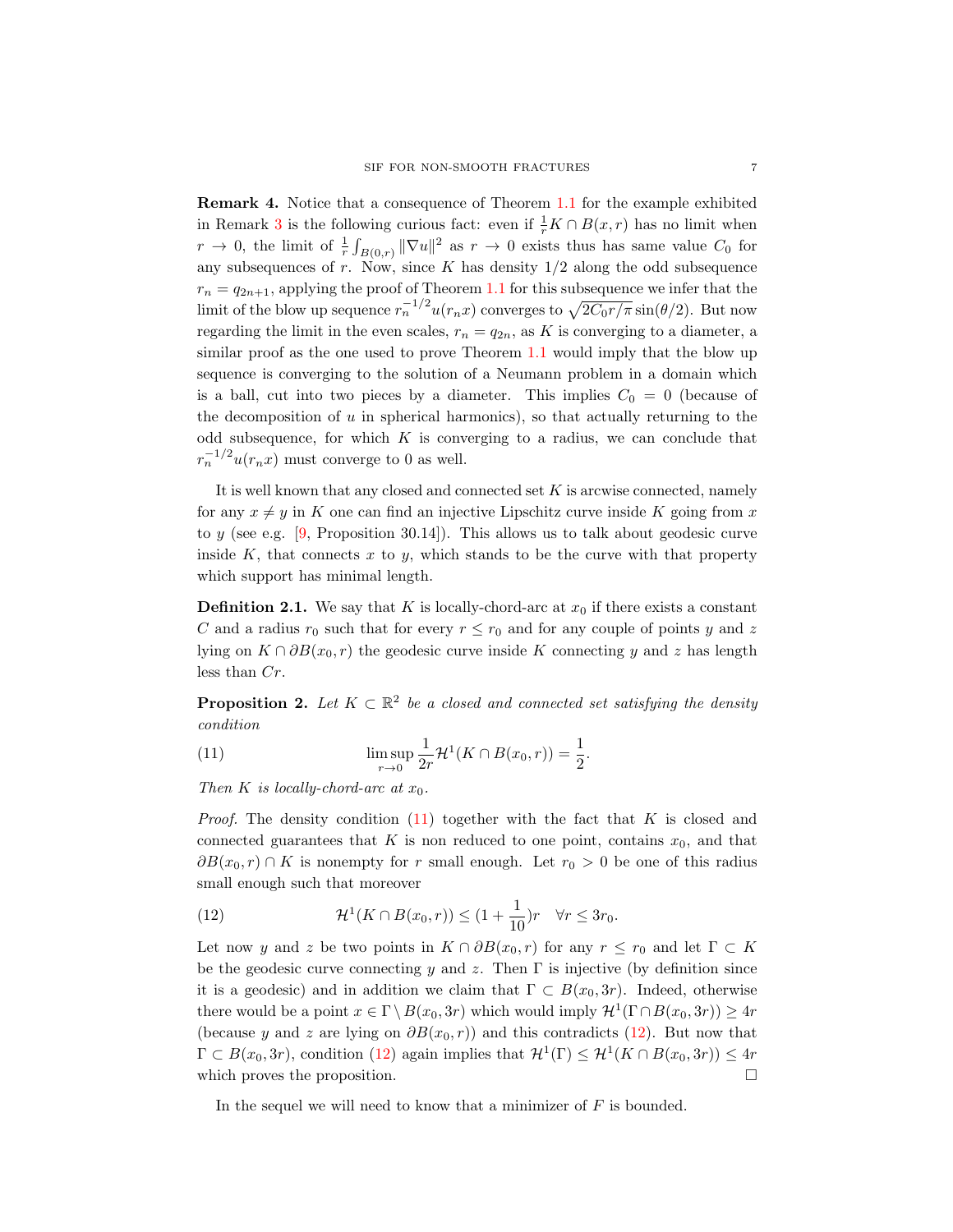**Proposition 3.** Let  $K$  be closed and connected, u be a minimizer for the functional F defined in [\(5\)](#page-3-2) with  $f \in L^{\infty}(\Omega)$  and  $\lambda > 0$ . Then

$$
||u||_{\infty} \le \frac{1}{\min(1,\lambda)} \max(||f||_{\infty}, ||g||_{\infty}).
$$

*Proof.* It suffice to fix  $M := (\min(1, \lambda))^{-1} \max(||f||_{\infty}, ||g||_{\infty})$  and notice that the function

$$
w := \max(-M, \min(u, M))
$$

is a competitor for  $u$  and has less energy. By uniqueness of the minimizer we deduce that  $u = w$ .

#### 3. Bonnet's monotonicity Lemma and variants

<span id="page-7-0"></span>In this section we prove the existence of the limit

$$
\lim_{r \to 0} \frac{1}{r} \int_{\sqrt{A(0)}B(x,r)} \|\nabla u\|_{A}^{2} dx,
$$

for any  $x \in \Omega$  when u is a minimizer of F. Of course when  $x \in \Omega \setminus K$  this is clear by the interior regularity of solution for the Problem [6,](#page-3-1) and the value of the limit in this case is zero. Therefore it is enough to consider a point  $x \in K$ .

The case of harmonic functions is slightly simpler than the general case, and need no further assumptions on  $K$  than being just closed and connected. This directly comes from [\[2\]](#page-23-0) and [\[9\]](#page-23-14) but we will recall the proof in Subsection [3.2,](#page-9-0) that follows a lot the approach of G. David [\[9,](#page-23-14) Section 47]. Then we will consider the case of a non zero second member f but still with the classical Laplace operator, and finally in a third section we will adapt all the proofs to more general second order operator of divergence form.

We begin with some technical tools.

3.1. Technical tools. We will need the following 2 versions of the Gauss-Green formula.

<span id="page-7-2"></span>**Lemma 3.1** (Integration by parts, first version). Let  $K$  be closed and connected, u be a minimizer for the functional F defined in [\(5\)](#page-3-2). Then for any  $x \in \Omega$  and for a.e. r such that  $B(x, r) \subset \Omega$  it holds

$$
\int_{B(x,r)\backslash K} \|\nabla u\|_{A} dy = \int_{B(x,r)\backslash K} (f - \lambda u)u dy + \int_{\partial B(x,r)\backslash K} u(A\nabla u) \cdot \nu d\mathcal{H}^{1}.
$$

*Proof.* If u is a minimizer, then comparing the energy of u with the one of  $u + t\varphi$ and using a standard variational argument yields that

<span id="page-7-1"></span>(13) 
$$
\int_{\Omega \setminus K} (A \nabla u) \cdot \nabla \varphi \, dx = \int_{\Omega} (\lambda u - f) \varphi \, dx
$$

must hold for any function  $\varphi \in H^1(\Omega \setminus K)$  compactly supported inside  $\Omega$ . Let us choose  $\varphi$  to be equal to  $\psi_{\varepsilon}u(x)$ , where  $\psi_{\varepsilon}(x) = g_{\varepsilon}(\Vert x \Vert)$  is radial, and  $g_{\varepsilon}$  is equal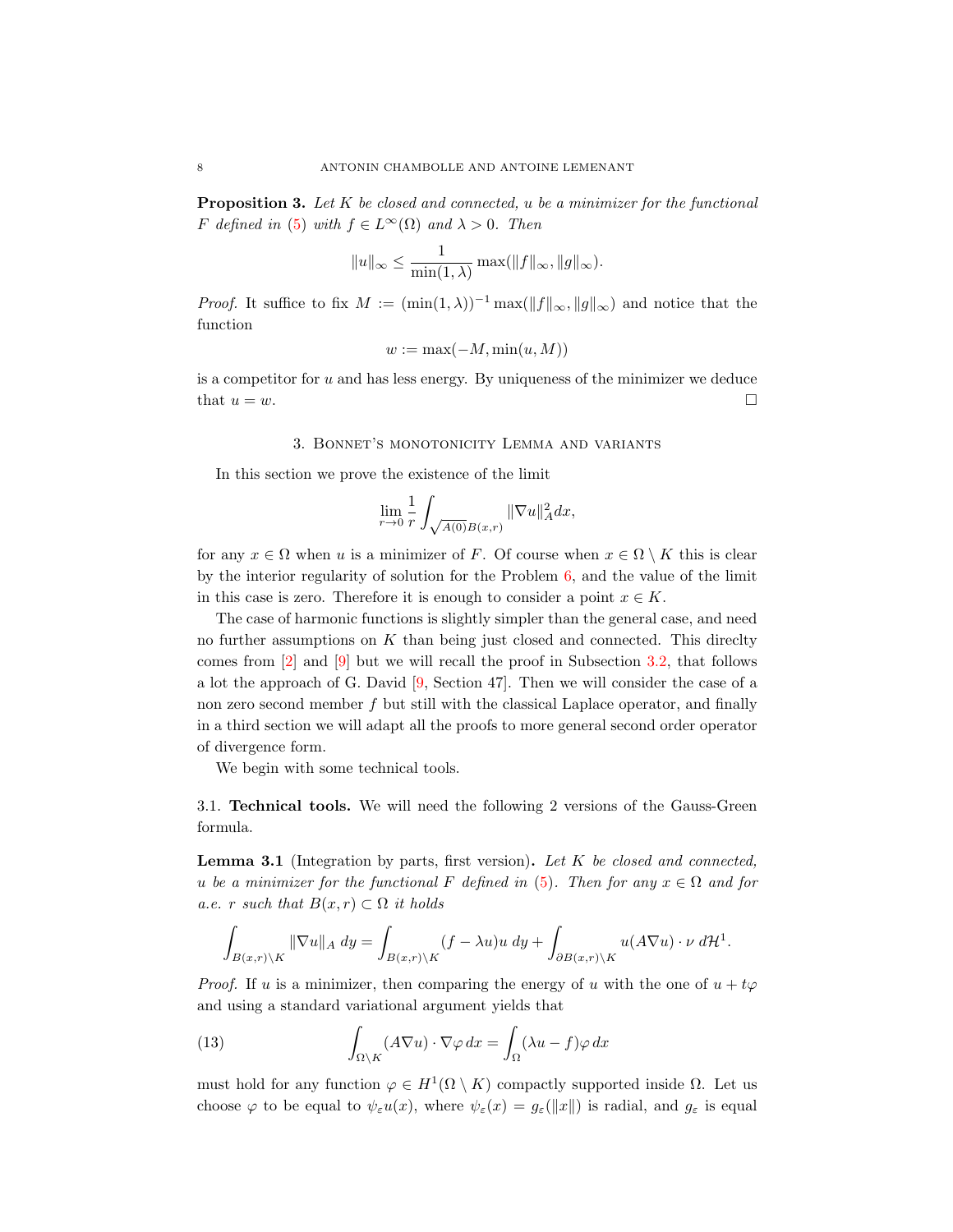to 1 on  $[0,(1-\varepsilon)r]$ , equal to 0 on  $[r+\varepsilon,+\infty]$  and linear on  $[(1-\varepsilon)r,(1+\varepsilon)r]$ . Applying [\(13\)](#page-7-1) with  $\varphi = \psi_{\varepsilon} u$  gives

<span id="page-8-0"></span>(14) 
$$
\int_{\Omega \setminus K} (A \nabla u) \cdot u \nabla \psi_{\varepsilon} + \int_{\Omega \setminus K} (A \nabla u) \cdot \psi_{\varepsilon} \nabla u = \int_{\Omega} (\lambda u - f) \psi_{\varepsilon} u.
$$

It is clear that  $\psi_{\varepsilon}$  converges to  $\mathbf{1}_{B(x,r)}$  strongly in  $L^2(\Omega)$ , which gives the desired convergence for the second term and last term in  $(14)$ . Now for the first term, we notice that  $\psi_{\varepsilon}$  is Lipschitz and its derivative is equal a.e. to  $\frac{x}{2\varepsilon\|x\|}\mathbf{1}_{B(x,r+\varepsilon)\setminus B(x,(1-\varepsilon)r)}$ so that

<span id="page-8-2"></span>
$$
\int_{\Omega \setminus K} (A \nabla u) \cdot u \nabla \psi_{\varepsilon} = \frac{1}{2\varepsilon} \int_{(B(x, r + \varepsilon) \setminus B(x, (1 - \varepsilon)r)) \setminus K} (A \nabla u) \cdot u \frac{x}{\Vert x \Vert}
$$

which converges to  $\int_{\partial B(x,r)\backslash K}(A\nabla u)\cdot u \nu d\mathcal{H}^1$  for a.e. r by Lebesgue's differentiation theorem applied to the  $L^1$  function  $r \mapsto \int_{\partial B(x,r)\backslash K}(A\nabla u) \cdot \nu \, d\mathcal{H}^1$ .

The first part of the next Lemma comes from a topological argument in [\[9\]](#page-23-14) (see page 299).

<span id="page-8-3"></span>**Lemma 3.2** (Integration by parts, second version). Let  $K \subset \Omega$  be closed and connected,  $x \in K$  and  $r_0 > 0$  be such that  $B(x, r_0) \subset \Omega$ . For all  $r \in (0, r_0)$  we decompose  $\partial B(x,r) \setminus K = \bigcup_{j \in J(r)} I_j(r)$  where  $I_j(r)$  are disjoints arcs of circles. Then for each  $j \in J(r)$  there exists a connected component  $U_j(r)$  of  $\Omega \setminus (I_j(r) \cup K)$ such that

$$
\partial U_j(r) \setminus K = I_j(r).
$$

Moreover if u is a minimizer for the functional  $F$  defined in [\(5\)](#page-3-2), then for a.e.  $r \in (0, r_0)$  and for every  $j \in I_i(r)$  we have

(15) 
$$
\int_{I_j(r)} (A\nabla u) \cdot \nu \, d\mathcal{H}^1 = \int_{U_j} (\lambda u - f) dx,
$$

where  $\nu$  is the inward normal vector in  $U_i$ , i.e. pointing inside  $U_i$ .

*Proof.* By assumption K is closed, so that  $\partial B(0, r) \setminus K$  is a relatively open set in  $\partial B(0, r)$  which is one dimensional. Therefore we can decompose  $\partial B(0, r) \setminus K$  as a union of arc of circles as in the statement of the Lemma, namely

<span id="page-8-1"></span>
$$
\partial B(0,r) \setminus K = \bigcup_{j \in J} I_j.
$$

(we avoid the dependance in r to lighten the notations). Let us denote by  $U_j^+$  the connected component of  $\Omega \setminus (K \cup I_i)$  containing the points of  $B(0,r) \setminus K$  very close to  $I_j$ , and similarly  $U_j^-$  is the one containing the points of  $\Omega \setminus (K \cup B(0,r))$  very close to  $I_j$ . Then there is one between  $U_j^{\pm}$ , that we will denote by  $U_j$ , which satisfies

$$
\partial U_j \setminus K = I_j.
$$

The proof of  $(16)$  relies on the connectedness of K (see [\[9\]](#page-23-14) page 299 and 300 for details: in our case the connectedness of  $K$  implies the topological assumption denoted by  $(8)$  in  $[9]$  that is used to prove  $(16)$  (which is actually  $(14)$  in  $[9]$ )).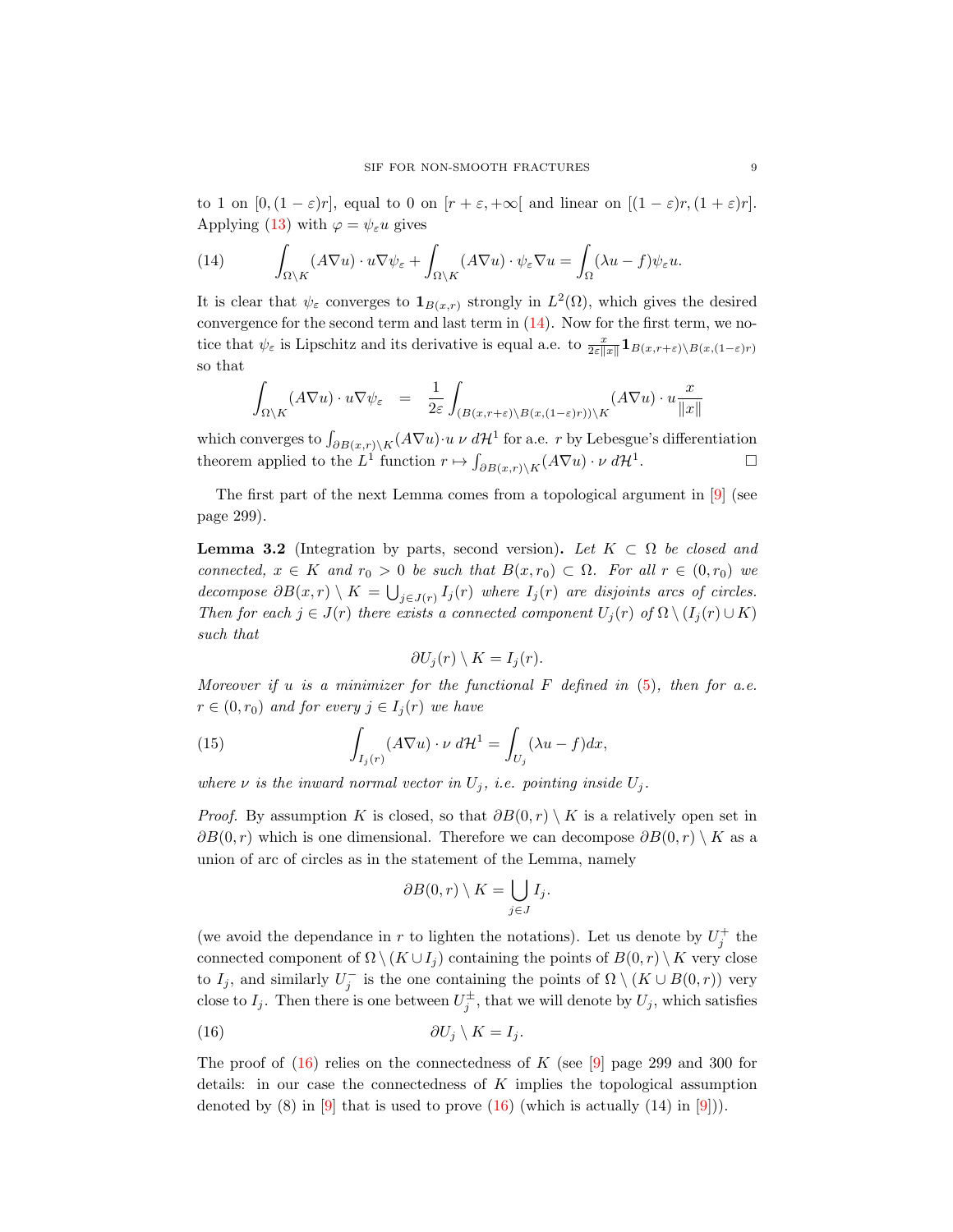Then we want to prove [\(15\)](#page-8-2) by an argument similar to Lemma [3.1](#page-7-2) applied in  $U_i$ . For this purpose we consider as before a radial function but we need to separate two cases: if  $U_j \subset B(0,r)$  then we take the same function  $\psi_{\varepsilon}(x) = g_{\varepsilon}(\Vert x \Vert)$  where  $g_{\varepsilon}$  is equal to 1 on  $[0,(1-\varepsilon)r]$ , equal to 0 on  $[r+\varepsilon,+\infty]$  and linear on  $[(1-\varepsilon)r,(1+\varepsilon)r]$ . Now if  $U_j \subset \Omega \setminus B(0,r)$  we define  $\psi_{\varepsilon} := 1 - \psi_{\varepsilon}$ .

Then we take as a competitor for u the function  $\varphi = \mathbf{1}_{\hat{U}_j} \psi_{\varepsilon}$ , where  $\hat{U}_j$  is the connected component of  $\Omega \setminus K$  containing  $U_j$ . Notice that this is an admissible choice, namely  $\varphi \in H^1(\Omega \setminus K)$  and  $\varphi = 0$  on  $\partial \Omega$ .

<span id="page-9-1"></span>Applying [\(3.1\)](#page-7-2) with  $\varphi = \mathbf{1}_{\hat{U}_j} \psi_{\varepsilon}$  gives

(17) 
$$
\int_{\hat{U}_j} (A \nabla u) \cdot \nabla \psi_{\varepsilon} = \int_{\hat{U}_j} (\lambda u - f) \psi_{\varepsilon}.
$$

As in the proof of Lemma [3.1,](#page-7-2) it is clear that  $\psi_{\varepsilon}$  converges to  $\mathbf{1}_{U_j}$  strongly in  $L^2(\Omega)$ , which gives the desired convergence for the right hand side term in  $(17)$ . Now for the left hand side term, we use as before that  $\psi_{\varepsilon}$  is Lipschitz and its derivative is equal a.e. to  $\pm \frac{x}{2\varepsilon \|x\|} \mathbf{1}_{B(x,r+\varepsilon)\setminus B(x,(1-\varepsilon)r)}$  (with the correct sign depending on which side of  $I_j$  lies  $U_j$ ) so that

<span id="page-9-2"></span>
$$
\int_{\Omega \setminus K} (A \nabla u) \cdot \nabla \psi_{\varepsilon} = \pm \frac{1}{2\varepsilon} \int_{\hat{U}_j \cap (B(x, r + \varepsilon) \setminus B(x, (1 - \varepsilon)r))} (A \nabla u) \cdot \frac{x}{\|x\|}
$$

which converges to  $\int_{I_j}(A\nabla u)\cdot \nu d{\cal H}^1$  for a.e. r by Lebesgue's differentiation theorem applied to the  $L^1$  function  $r \mapsto \int_{\partial B(x,r) \cap \hat{U}_j} (A \nabla u) \cdot \nu \, d\mathcal{H}^1$ .

<span id="page-9-0"></span>3.2. Monotonicity for harmonic functions. So we arrive now to the first monotonicity result. The following proposition is one of the key points in Bonnet's proof of the classification of global minimizers for the Mumford-Shah functional [\[2\]](#page-23-0) (see also Section 47 of Guy David's book [\[9\]](#page-23-14) for a more detailled proof with slightly weaker assumptions than [\[2\]](#page-23-0)). The same argument was also used in Lemma 2.2. of [\[15\]](#page-23-15) to prove a monotonicity result for the energy of a harmonic function in the complement of minimal cones in  $\mathbb{R}^3$ , but the rate of decay obtained by this method is sharp only in dimension 2. Notice also that a similar argument with the elastic energy (i.e.  $L^2$  norm of the symmetric gradient) of a vectorial function  $u : \Omega \to \mathbb{R}^2$ seems not to be working. Notice that in [\[9\]](#page-23-14) the assumption  $\mathcal{H}^1(K) < \infty$  is needed whereas K is not necessarily connected. Here we do not suppose  $\mathcal{H}^1(K) < \infty$  but we ask  $K$  to be connected which is a stronger topological assumption but weaker regularity assumption than [\[9\]](#page-23-14).

<span id="page-9-3"></span>**Proposition 4** (Monotonicity of Energy, the harmonic case). [\[2,](#page-23-0) [9\]](#page-23-14) Let K be a closed and connected set and let u be a solution for the problem  $(6)$  with  $A = Id$ ,  $f = 0$  and  $\lambda = 0$  (therefore u is harmonic in  $\Omega \setminus K$ ). For any point  $x_0 \in K$  we denote

$$
E(r) := \int_{B(x_0,r)\setminus K} ||\nabla u||^2 dx.
$$

Then  $r \mapsto E(r)/r$  is an increasing function of r on  $(0, r_0)$ . As a consequence, the limit  $\lim_{r\to 0} E(r)/r$  exists and is finite.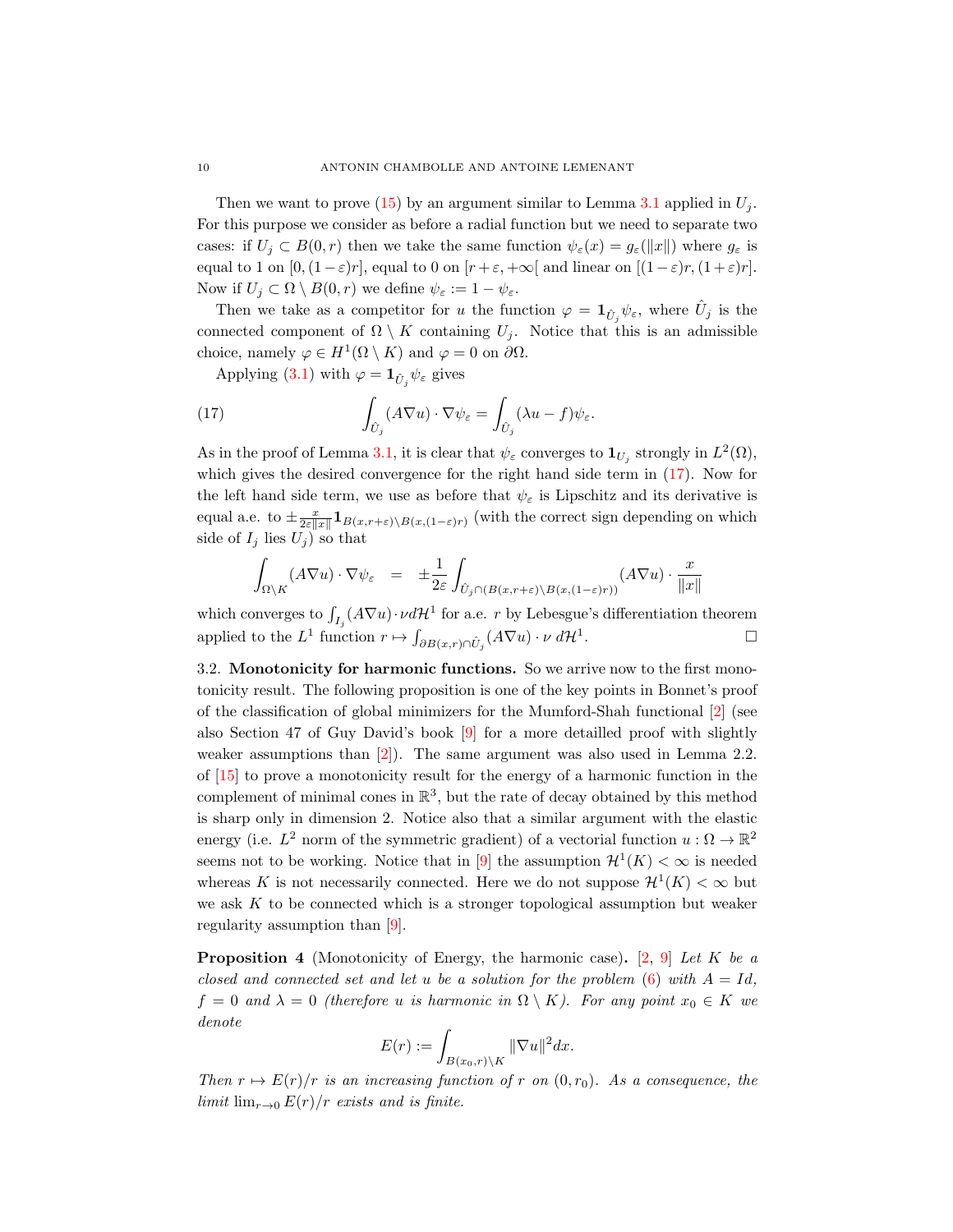*Proof.* Let us rewrite here the proof contained in  $[9]$  and  $[2]$  since we want to generalize it just after. We assume without loss of generality that  $x_0$  is the origin. Firstly, it is easy to show that  $E$  admits a derivative a.e. and

(18) 
$$
E'(r) := \int_{\partial B(0,r)\backslash K} ||\nabla u||^2 dx.
$$

In addition  $E$  is absolutely continuous (see  $[9]$ ). Therefore, to prove the monotonicity of  $r \mapsto E(r)/r$ , it is enough to prove the inequality

<span id="page-10-3"></span>(19) 
$$
E(r) \le rE'(r) \quad \text{for a.e. } r \le r_0,
$$

because this implies  $(E(r)/r)' \geq 0$  a.e.

We will need Wirtinger's inequality (see e.g. page 301 of [\[9\]](#page-23-14)), i.e. for any arc of circle  $I_r \subset \partial B(0,r)$  and for  $g \in W^{1,2}(I_r)$  we have

(20) 
$$
\int_{I_r} |g - m_g|^2 d\mathcal{H}^1 \le \left(\frac{|I_r|}{\pi}\right)^2 \int_{I_r} |g'|^2 d\mathcal{H}^1
$$

where  $m_g$  is the average of g on  $I_r$  and g' is the tangential derivative on the circle. The constant here is optimal, and is achieved for the unit circle by the function  $\sin(\theta/2)$  on the arc of circle  $]-\pi, \pi[$ .

The first Gauss-Green formula (i.e. Lemma [3.1\)](#page-7-2) applied in  $B(0, r)$  yields, for a.e. radius r,

<span id="page-10-0"></span>(21) 
$$
\int_{B(0,r)\backslash K} \|\nabla u\|^2 dx = \int_{\partial B(0,r)\backslash K} u \frac{\partial u}{\partial \nu} d\mathcal{H}^1.
$$

Now K is closed, so that  $\partial B(0,r) \setminus K$  is a relatively open set in  $\partial B(0,r)$  which is one dimensional. Therefore we can decompose  $\partial B(0, r) \setminus K$  as a union of arc of circles as in Lemma [3.2,](#page-8-3) namely

$$
\partial B(0,r) \setminus K = \bigcup_{j \in J} I_j.
$$

Next, we apply Lemma [3.2](#page-8-3) to obtain for each of those arcs  $I_j$ ,

(22) 
$$
\int_{I_j} \frac{\partial u}{\partial \nu} d\mathcal{H}^1 = 0.
$$

<span id="page-10-1"></span>Denoting by  $m_j$  the average of u on  $I_j$  we deduce that

(23) 
$$
\int_{I_j} u \frac{\partial u}{\partial \nu} d\mathcal{H}^1 = \int_{I_j} (u - m_j) \frac{\partial u}{\partial \nu} d\mathcal{H}^1
$$

Returning to  $(21)$  and plugging  $(23)$  we get

<span id="page-10-2"></span>(24) 
$$
\int_{B(0,r)\backslash K} \|\nabla u\|^2 dx \leq \sum_{j\in J} \int_{I_j} |u - m_j| \left|\frac{\partial u}{\partial \nu}\right| d\mathcal{H}^1.
$$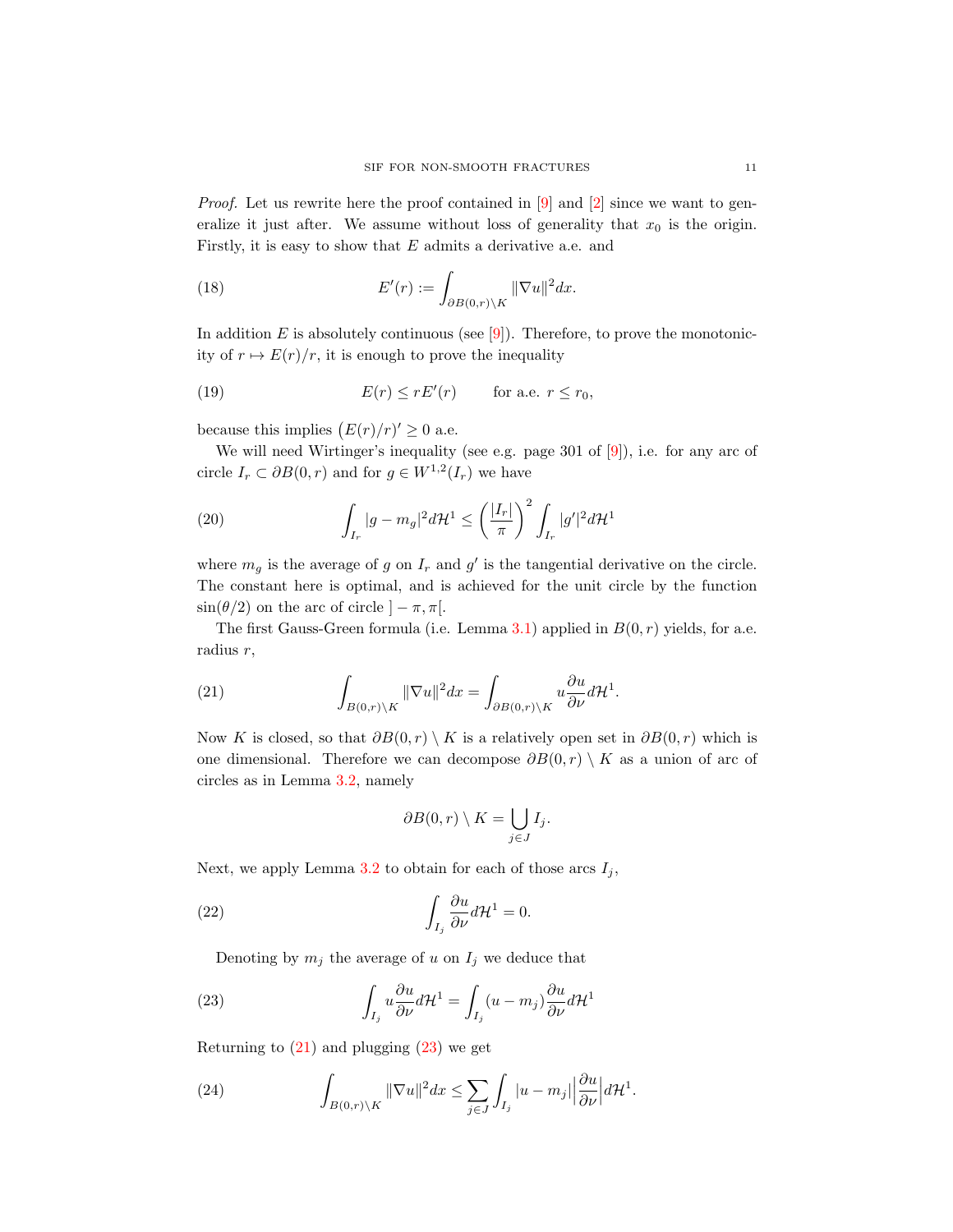Then by use of Cauchy-Schwarz inequality and  $ab \leq \frac{1}{2\epsilon}a^2 + \frac{\epsilon}{2}b^2$  we can write

<span id="page-11-0"></span>
$$
\int_{I_j} |u - m_j| \left| \frac{\partial u}{\partial \nu} \right| d\mathcal{H}^1 \le \left( \int_{I_j} |u - m_j|^2 \right)^{\frac{1}{2}} \left( \int_{I_j} \left( \frac{\partial u}{\partial \nu} \right)^2 \right)^{\frac{1}{2}} \n\le \frac{1}{2\epsilon} \int_{I_j} |u - m_j|^2 + \frac{\epsilon}{2} \int_{I_j} \left( \frac{\partial u}{\partial \nu} \right)^2.
$$

Using Wirtinger inequality and setting  $\epsilon = 2r$  we deduce that

$$
\int_{I_j} |u - m_j| \left| \frac{\partial u}{\partial \nu} \right| d\mathcal{H}^1 \leq \frac{4r^2}{2\epsilon} \int_{I_j} \left( \frac{\partial u}{\partial \tau} \right)^2 + \frac{\epsilon}{2} \int_{I_j} \left( \frac{\partial u}{\partial \nu} \right)^2
$$
  

$$
\leq r \int_{I_j} \left( \frac{\partial u}{\partial \tau} \right)^2 + r \int_{I_j} \left( \frac{\partial u}{\partial \nu} \right)^2
$$
  
(25)  

$$
= r \int_{I_j} ||\nabla u||^2.
$$

Finally summing over j, using  $(24)$  and  $(18)$  we get  $(19)$  and the proposition is  $\Box$ 

3.3. Monotonicity with a second member  $f$ . Now we start to prove some variants of Bonnet's monotonicity Lemma. If  $f$  is non zero, then we obtain a similar result but we need further assumptions on  $K$  to be of finite length and locally-chord-arc.

<span id="page-11-2"></span>**Proposition 5** (Monotonicity, with a second member). Let u be a solution for the problem [\(6\)](#page-3-1) with  $A = Id$ ,  $\lambda > 0$  and  $f, g \in L^{\infty}$ , and assume that K is a closed and connected set of finite length. For any point  $x_0 \in K$  we denote

$$
E(r) := \int_{B(x_0,r)\setminus K} ||\nabla u||^2 dx,
$$

and we denote by  $N(r) \in [0, +\infty]$  the number of points of  $K \cap \partial B(0, r)$ . We assume in addition that K is locally-chord-arc at point  $x_0$ . Then there exists a radius  $r_0$ and a constant C depending only on  $||f||_{\infty}$ ,  $||g||_{\infty}$  and the locally-chord-arc constant of K such that

$$
r \mapsto \frac{E(r)}{r} + CP(r)
$$

is an increasing function of r on  $(0, r_0)$ , where  $P(r)$  is a primitive of  $N(r)$ . As a consequence, the limit  $\lim_{r\to 0} E(r)/r$  exists and is finite.

Proof. The proof is similar to the one of Proposition [4.](#page-9-3) We want to prove that the second member f is just a perturbation under control which does not affect the limit of  $E(r)/r$ . Precisely, this time we will prove the inequality

<span id="page-11-1"></span>(26) 
$$
E(r) \le rE'(r) + CN(r)r^2 \quad \text{for a.e. } r \le r_0,
$$

with  $N(r) \in L^1([0, r_0])$ . This implies that  $\frac{d}{dr}(CP(r) + E(r)/r) \geq 0$  thus  $r \mapsto$  $E(r)/r + CP(r)$  is increasing and this is enough to prove the Proposition because the limit of  $P(r)$  exists at 0.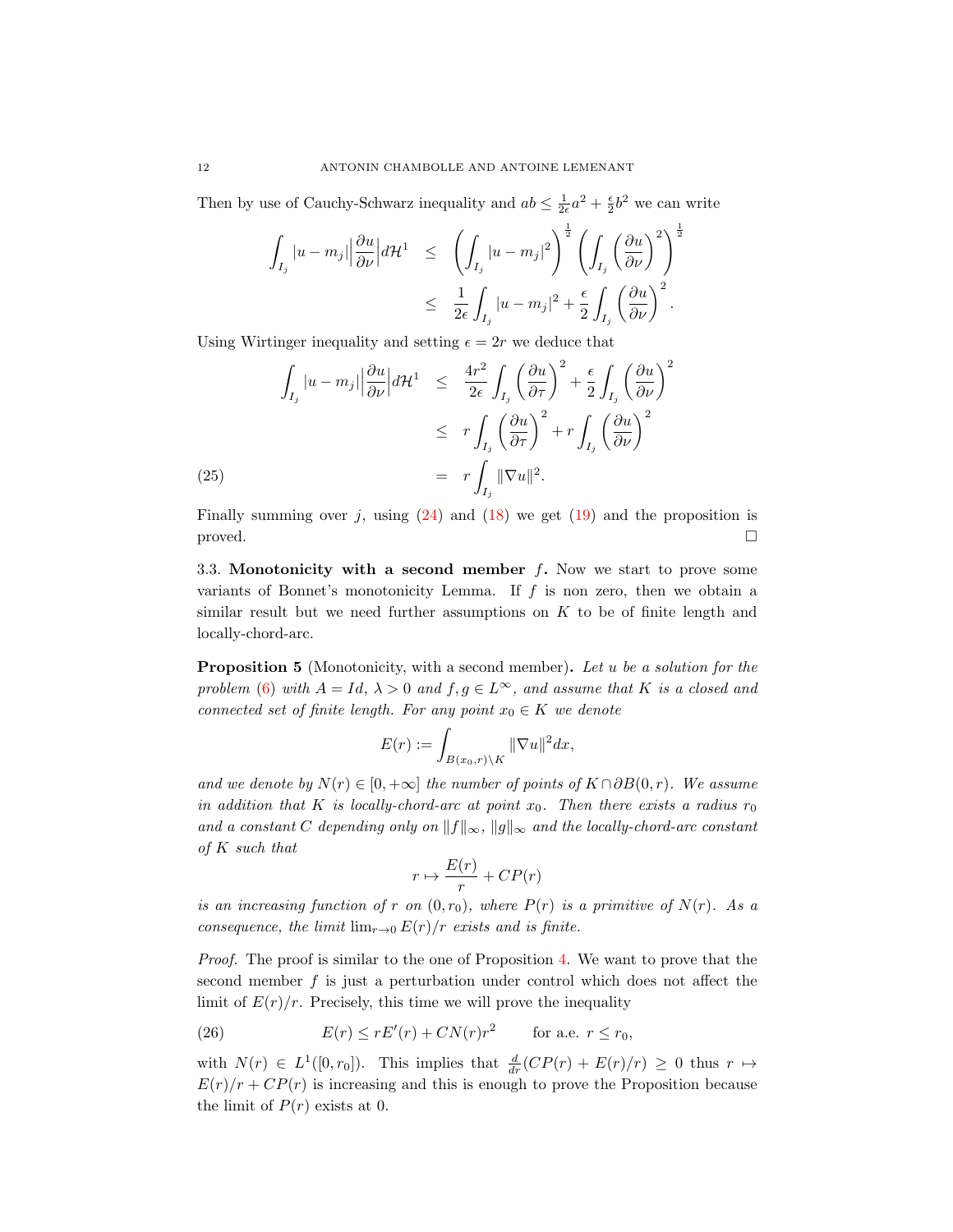We assume  $x_0 = 0$ . Observe that since K has a finite length, we know that  $\sharp K \cap \partial B(0, r)$  is finite for a.e.  $r \in (0, r_0)$ . Actually we will need to know a bit more. If  $N(r)$  denotes the number of points of  $K \cap B(0,r)$ , by [\[9,](#page-23-14) Lemma 26.1.] we know that N is borel mesurable on  $(0, r_0)$  and that

(27) 
$$
\int_0^t N(s)ds \leq \mathcal{H}^1(K \cap B(0,t)).
$$

This will be needed later. For now, take a radius r a.e. in  $(0, r_0)$  such that  $N(r)$  $+\infty$  and decompose  $S_r := \partial B(0,r) \setminus K$  into a finite number of arcs of circle denoted  $I_j$ , for  $j = 1..N(r)$ . Moreover since K is closed and connected, for each j there exists a geodesic curve  $F_j \subset K$  connecting the two endpoints of  $I_j$ . We denote  $D_j$ the domain delimited by  $I_j$  and  $F_j$ . Since K is locally-chord-arc at the origin we infer that  $|D_j| \leq Cr^2$ . Notice also that  $D_j$  corresponds to the set  $U_j$  of Lemma [3.2.](#page-8-3)

<span id="page-12-0"></span>The Gauss-Green formula (Lemma [3.1\)](#page-7-2) applied in  $B(0, r)$  yields

(28) 
$$
\int_{B(0,r)\backslash K} \|\nabla u\|^2 dx = \int_{B(0,r)\backslash K} (f - \lambda u) u dx + \sum_{i=1}^{N(r)} \int_{I_j} u \frac{\partial u}{\partial \nu} d\mathcal{H}^1,
$$

and applied in  $D_j$  (Lemma [3.2\)](#page-8-3) gives

$$
\int_{I_j} \frac{\partial u}{\partial \nu} d\mathcal{H}^1 = \pm \int_{D_j} (f - \lambda u) dx,
$$

the sign depending on the relative position of  $D_j$  with respect to  $\partial B(0, r)$ . Denoting by  $m_i$  the average of u on  $I_i$  we deduce that

<span id="page-12-1"></span>(29) 
$$
\int_{I_j} u \frac{\partial u}{\partial \nu} d\mathcal{H}^1 = \int_{I_j} (u - m_j) \frac{\partial u}{\partial \nu} d\mathcal{H}^1 \pm \int_{D_j} m_j (f - \lambda u) dx.
$$

Now since u is bounded it comes  $|m_j| \leq C$ , and we also have  $\sum_{j=1}^{N(r)} |D_j| \leq CN(r)r^2$ . Moreover  $f$  is also bounded thus returning to  $(28)$  and plugging  $(29)$  we get

(30) 
$$
\int_{B(0,r)\setminus K} \|\nabla u\|^2 dx \le CN(r)r^2 + \sum_{j=1}^{N(r)} \int_{I_j} |u - m_j| \left|\frac{\partial u}{\partial \nu}\right| d\mathcal{H}^1.
$$

Then the same computations as for proving [\(25\)](#page-11-0) (i.e. using Cauchy-Schwarz inequality,  $ab \leq \frac{1}{2\epsilon}a^2 + \frac{\epsilon}{2}b^2$  and Wirtinger) we obtain

<span id="page-12-2"></span>
$$
\int_{I_j} |u - m_j| \left| \frac{\partial u}{\partial \nu} \right| d\mathcal{H}^1 \le r \int_{I_j} ||\nabla u||^2 dx ,
$$

and after summing over j, [\(26\)](#page-11-1) is proved, as claimed.  $\square$ 

3.4. The case of more general operator. We consider now the general case with  $\alpha$ -Hölder regular coefficients  $A: x \mapsto A(x) \in S^{2\times 2}$ , uniformly bounded and γ-coercive with  $\gamma > 0$ . For any  $x \in \Omega$  and  $r > 0$  we define the ellipsoid

$$
B_A(x,r) := \sqrt{A(x)}(B(x,r)).
$$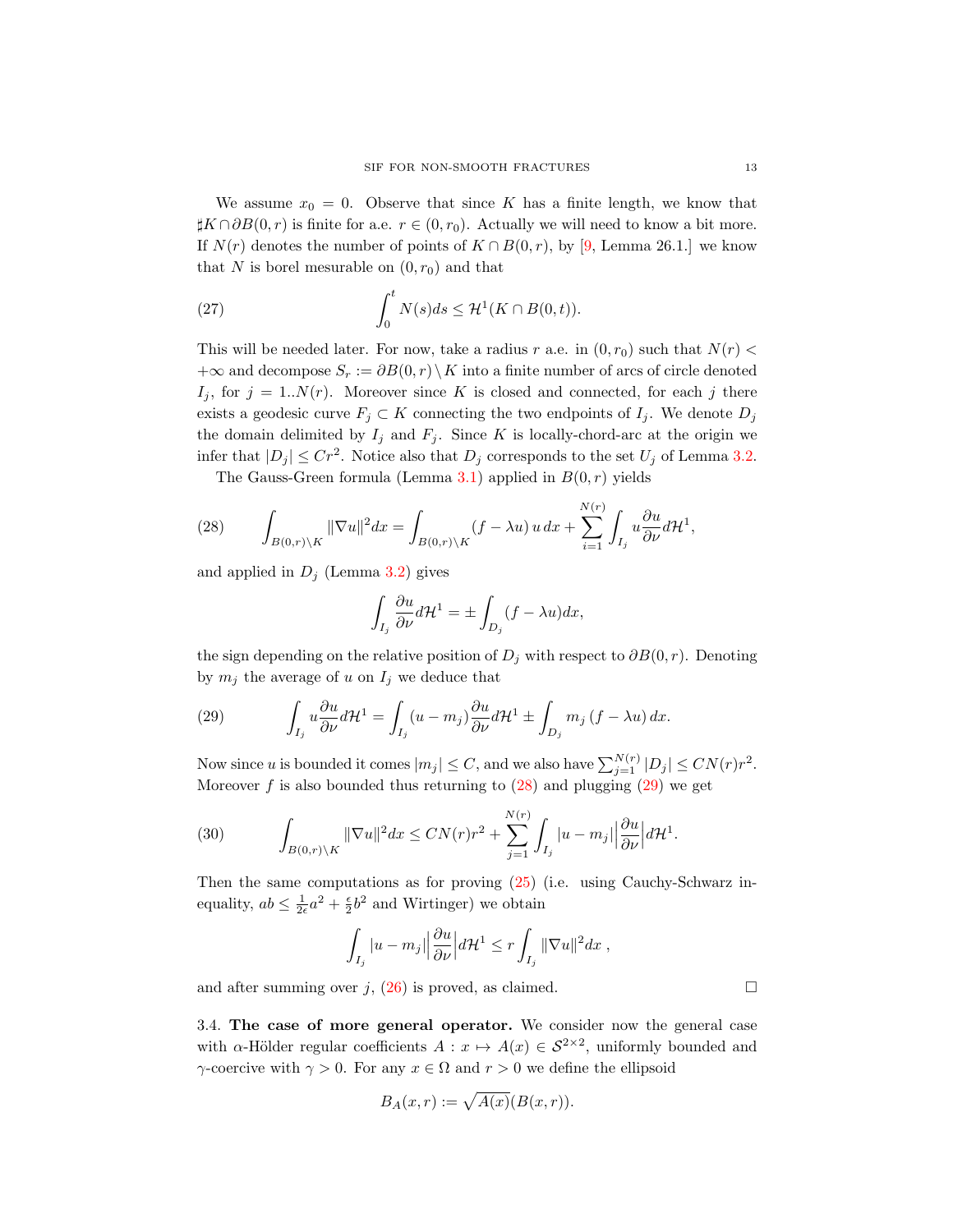<span id="page-13-2"></span>**Proposition [6](#page-3-1)** (Change of variable). Let u be a solution for Problem 6 in  $\Omega$ , that **The position o** (Change of variable). Let u be a solution for 1 following of the selution<br>we assume to contain the origin, and fix  $A_0 := A(0)$ . Then  $u \circ \sqrt{A_0}$  is the solution of a similar problem in  $(\sqrt{A_0})^{-1}(\Omega \backslash K)$  with coefficient  $\tilde{A} := (\sqrt{A_0})^{-1} \circ A \circ (\sqrt{A_0})^{-1}$ instead of A. In particular  $\tilde{A}(0) = Id$ , and

(31) 
$$
\int_{B(0,r)} \|\nabla v\|_{\tilde{A}}^2 dx = \int_{B_A(0,r))} \|\nabla u\|_{A}^2 \det(\sqrt{A_0})^{-1} dx
$$

*Proof.* Let u be a solution for Problem [6,](#page-3-1) and consider  $v := u \circ (\sqrt{A_0})$ . Then since  $\overline{A_0}$  is symmetric we have  $\nabla v(y) = (\sqrt{A_0})\nabla u((\sqrt{A_0})(y))$  and

<span id="page-13-1"></span>(32)  
\n
$$
\int_{\Omega} \|\nabla u\|_{A}^{2} dx = \int_{\Omega} \|\sqrt{A} \nabla u\|^{2} dx
$$
\n
$$
= \int_{\sqrt{A_{0}}^{-1}(\Omega)} \|\sqrt{A} \nabla u \circ \sqrt{A_{0}}\|^{2} \det(\sqrt{A_{0}}) dx
$$
\n
$$
= \int_{\sqrt{A_{0}}^{-1}(\Omega)} \|\sqrt{A} \sqrt{A_{0}}^{-1} \nabla v\|^{2} \det(\sqrt{A_{0}}) dx
$$
\n
$$
= \int_{\sqrt{A_{0}}^{-1}(\Omega)} \|\nabla v\|_{\tilde{A}}^{2} \det(\sqrt{A_{0}}) dx
$$

with  $\tilde{A} := (\sqrt{A_0})^{-1} \circ A \circ (\sqrt{A_0})^{-1}$ . Therefore if u is a minimizer for the functional  $F$  defined in  $(5)$ , then  $v$  must be a minimizer for the functional

(33) 
$$
\tilde{F}(v) := \int_{\tilde{\Omega}} \|\nabla v\|_{\tilde{A}}^2 dx + \frac{1}{\lambda} \int_{\tilde{\Omega}} |\lambda v - \tilde{f}|^2,
$$

with  $\tilde{\Omega} := \sqrt{A_0}^{-1}(\Omega \setminus K)$  and  $\tilde{f} := f \circ \sqrt{A_0}$ . Finally, the same change of variable as the one used for [\(32\)](#page-13-1) proves [\(31\)](#page-12-2), which completes the proof of the proposition.  $\Box$ 

Here is now the analogue of Proposition [4.](#page-9-3)

<span id="page-13-0"></span>Proposition 7 (Monotonicity of energy for general coefficients). Assume that K is a closed and connected set. Let u be a solution for the problem [\(6\)](#page-3-1) with some  $\alpha$ -Hölder regular coefficients A, and with  $\lambda = 0$  and  $f = 0$ . For any point  $x_0 \in K$ we denote

$$
E(r) := \int_{B_A(x_0,r)\backslash K} \|\nabla u\|_A^2 dx.
$$

Then the function

$$
r \mapsto \frac{E(r)}{r} (1 + Cr^{\frac{\alpha}{2}})^{\frac{2}{\alpha}}
$$

is nondecreasing. As a consequence, the limit  $\lim_{r\to 0} (E(r)/r)$  exists and is finite.

Proof. We will use a third time a variation of Bonnet's monotonicity Lemma, i.e. we will follow again the proof of Proposition [4.](#page-9-3) Let us assume without loss of generality that  $x_0$  is the origin. First of all, up to the change of coordinates  $x \mapsto \sqrt{A(0)}x$  and thank to Proposition [6](#page-13-2) we can assume without loss of generality that  $A(0) = Id$ . In this case  $B_A(x,r) = B_{Id}(x,r) = B(x,r)$ .

The Gauss-Green formula (Lemma [3.1\)](#page-7-2) applied in  $B(0, r)$  yields

(34) 
$$
\int_{B(0,r)\backslash K} \|\nabla u\|_A^2 dx = \sum_j \int_{I_j} u(A\nabla u) \cdot \nu d\mathcal{H}^1,
$$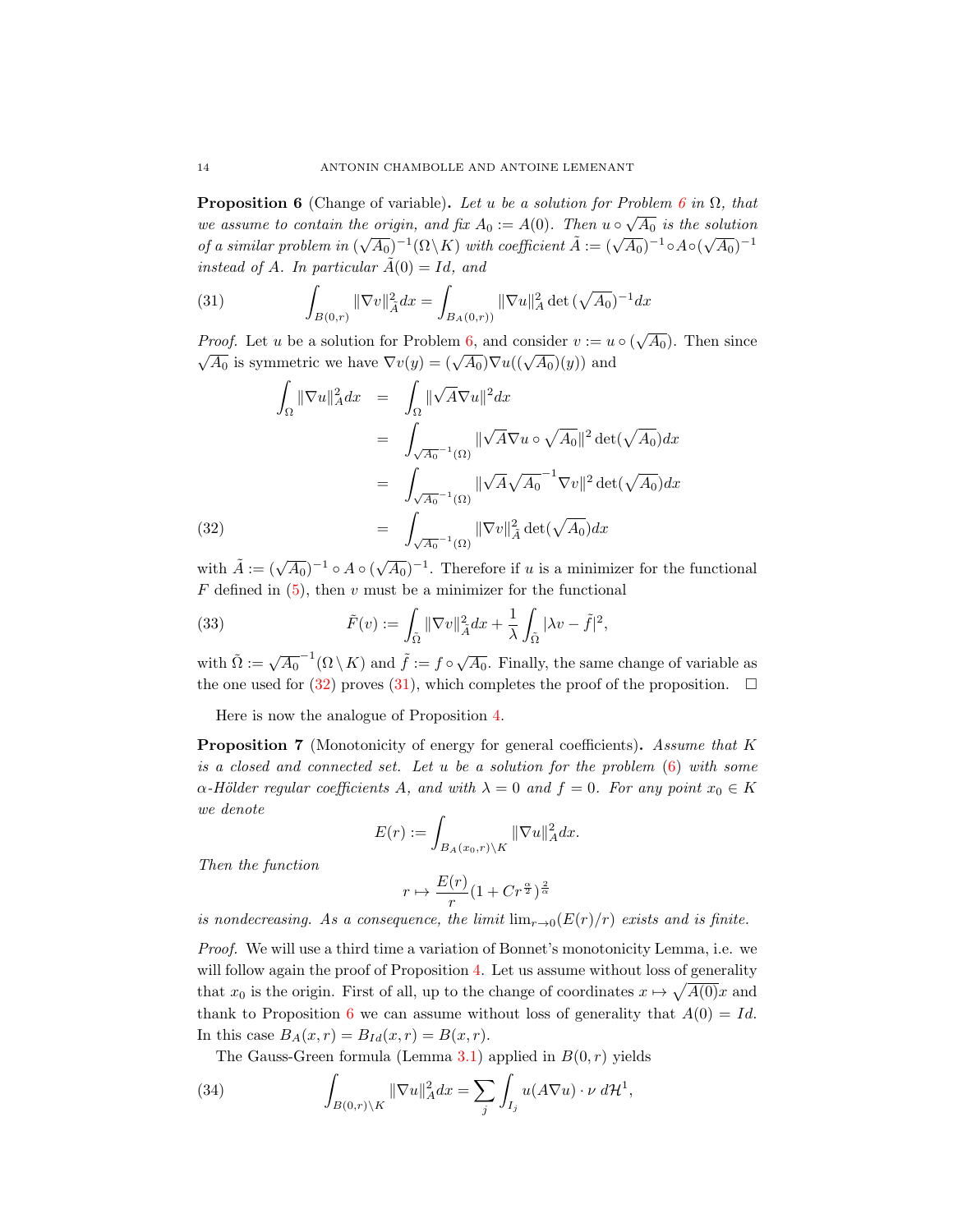where  $\partial B(0,r) \setminus K = \bigcup_j I_j$ . On the other hand Lemma [3.2](#page-8-3) gives for each j,

$$
\int_{I_j} (A \nabla u) \cdot \nu \, dx = 0.
$$

Denoting by  $m_j$  the average of u on  $I_j$  we deduce that

(35) 
$$
\int_{I_j} u(A\nabla u) \cdot \nu \, d\mathcal{H}^1 = \int_{I_j} (u - m_j)(A\nabla u) \cdot \nu \, d\mathcal{H}^1.
$$

Thus

(36) 
$$
\int_{B(0,r)\backslash K} ||\nabla u||_A^2 dx \leq \sum_{j=1}^N \int_{I_j} |u - m_j| |(A\nabla u) \cdot \nu| d\mathcal{H}^1.
$$

Then by use of Cauchy-Schwarz inequality,  $ab \leq \frac{1}{4r}a^2 + rb^2$ , and Wirtinger we can write

$$
\int_{I_j} |u - m_j| |(A\nabla u) \cdot \nu| d\mathcal{H}^1 \le \left( \int_{I_j} |u - m_j|^2 \right)^{\frac{1}{2}} \left( \int_{I_j} |(A\nabla u) \cdot \nu|^2 \right)^{\frac{1}{2}}
$$
  

$$
\le \frac{1}{4r} \int_{I_j} |u - m_j|^2 + r \int_{I_j} |(A\nabla u) \cdot \nu|^2
$$
  
(37)  

$$
\le r \int_{I_j} |\nabla u \cdot \tau|^2 + r \int_{I_j} |(A\nabla u) \cdot \nu|^2.
$$

Now we want to recover the full norm  $\|\nabla u\|_A$  from the partial norms  $|\nabla u \cdot \tau|$  and  $|(A\nabla u)\cdot\nu|$ . For this purpose we write

$$
|\nabla u \cdot \tau|^2 = |(A\nabla u) \cdot \tau|^2 + |(Id - A)\nabla u \cdot \tau|^2 + [2(A\nabla u) \cdot \tau] [((Id - A)\nabla u) \cdot \tau],
$$

and we notice that, by Hölder regularity of A and  $\gamma$ -coerciveness we have (the  $constant\ C$  can vary from line to line)

(38)  
\n
$$
\begin{array}{rcl} |(Id - A)\nabla u \cdot \tau|^2 & \leq & ||(Id - A)\nabla u||^2 \\ & \leq & ||Id - A||^2_{\mathcal{L}(\mathbb{R}^2, \mathbb{R}^2)} ||\nabla u||^2 \\ & \leq & Cr^{2\alpha} ||\nabla u||^2 \\ & \leq & \gamma Cr^{2\alpha} ||\nabla u||^2, \end{array}
$$

and

$$
2|A\nabla u \cdot \tau (Id - A)\nabla u \cdot \tau| = 2|A\nabla u \cdot \tau| |(Id - A)\nabla u \cdot \tau|
$$
  
\n
$$
\leq 2||A\nabla u||Cr^{\alpha}||\nabla u||_A
$$
  
\n
$$
\leq Cr^{\alpha}||A||_{\infty}||\nabla u||_A^2.
$$

Therefore summing over  $j$  and putting all the estimates together we have proved that for  $r$  small enough,

$$
\int_{B(0,r)\backslash K} \|\nabla u\|_{A}^{2} dx \leq r \int_{\partial B(0,r)} (|A\nabla u \cdot \tau|^{2} + Cr^{\alpha} \|\nabla u\|_{A}^{2}) + r \int_{\partial B(0,r)} |(A\nabla u) \cdot \nu|^{2}
$$
\n(39)\n
$$
= r \int_{\partial B(0,r)} \|A\nabla u\|^{2} + Cr^{1+\alpha} \int_{\partial B(0,r)} \|\nabla u\|_{A}^{2}.
$$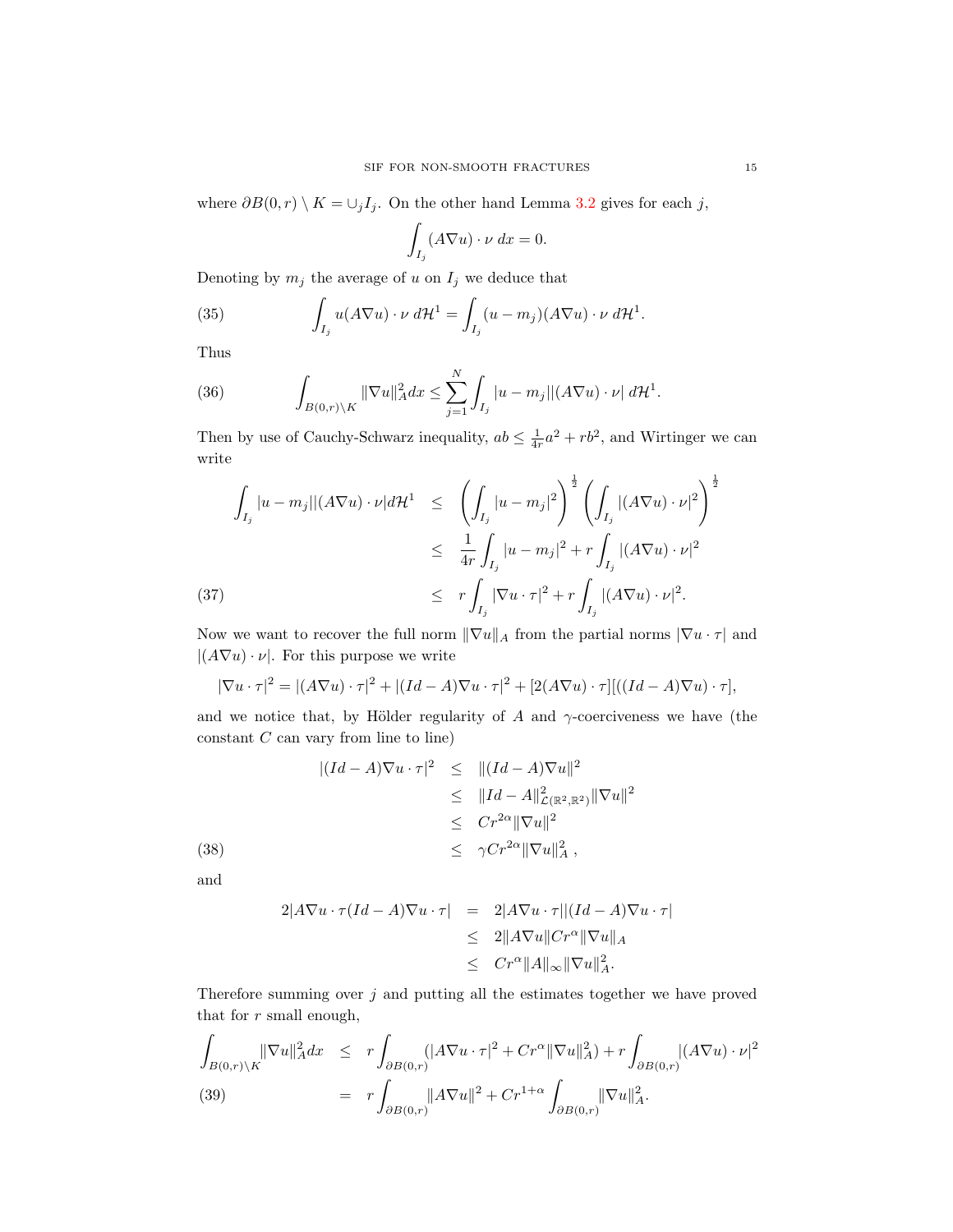By Hölder regularity of  $A$  we infer that

$$
\|\sqrt{A}\|_{\mathcal{L}(\mathbb{R}^2,\mathbb{R}^2)}^2 \le 1 + Cr^{\alpha/2},
$$

which implies

<span id="page-15-1"></span>
$$
\int_{\partial B(0,r)} \|A\nabla u\|^2 \leq \int_{\partial B(0,r)} \|\sqrt{A}\|^2 \|\sqrt{A} \nabla u\|^2
$$
  

$$
\leq (1 + Cr^{\alpha/2}) \int_{\partial B(0,r)} \|\sqrt{A} \nabla u\|^2 = (1 + Cr^{\alpha/2}) \int_{\partial B(0,r)} \|\nabla u\|^2_A.
$$

Therefore, since  $E'(r) = \int_{\partial B(0,r)} ||\nabla u||_A^2$  we have proved for r small enough,

$$
E(r) \le (r + Cr^{1+\alpha/2})E'(r),
$$

and we conclude with Lemma [3.3](#page-15-0) below, applied with the exponent  $\alpha/2 \in (0,1)$ .  $\Box$ 

<span id="page-15-0"></span>**Lemma 3.3** (Gronwall type, version 1). Assume that  $E(r)$  admits a derivative a.e. on  $[0, r_0]$ , is absolutely continuous, and satisfies the following inequality for some  $\alpha \in (0,1)$ 

(40) 
$$
E(r) \le (r + Cr^{1+\alpha})E'(r), \quad \forall r \in [0, r_0].
$$

Then the function

$$
r\mapsto \frac{E(r)}{r}(1+Cr^{\alpha})^{\frac{1}{\alpha}}
$$

is nondecreasing. As a consequence, the limit  $\lim_{r\to 0} (E(r)/r)$  exists and is finite.

*Proof.* Observe that a primitive of  $1/(r + Cr^{1+\alpha})$  is

(41) 
$$
\int \frac{1}{r + Cr^{1+\alpha}} dr = \ln\left(\frac{r}{(Cr^{\alpha}+1)^{\frac{1}{\alpha}}}\right) =: h(r).
$$

Hence [\(40\)](#page-15-1) yields that

$$
(E(r)e^{-h(r)})' = (-h'(r)E(r) + E'(r))e^{-h(r)} \ge 0,
$$

in other words,

$$
r\mapsto \frac{E(r)}{r}(1+Cr^{\alpha})^{\frac{1}{\alpha}}
$$

is nondecreasing. Therefore the limit of  $E(r)(1 + Cr^{\alpha})^{\frac{1}{\alpha}}/r$  exists when r goes to zero, and since  $(1 + Cr^{\alpha})^{\frac{1}{\alpha}}$  converges to 1, we obtain the existence of limit also for  $E(r)/r$ . Now by monotonicity, this limit is necessarily finite since less than  $E(r_0)$  $\frac{(r_0)}{r_0}(1 + Cr_0^{\alpha})^{\frac{1}{\alpha}}$  which is finite for some  $r_0$  fixed.

We also have an analogue of Proposition [5](#page-11-2) in the context of general coefficients which is the proposition below.

Proposition 8 (Energy estimate for general coefficients and second member). Let u be a solution for the problem [\(6\)](#page-3-1) with  $\alpha$ -Hölderian coefficients A,  $\lambda > 0$  and  $f, g \in L^{\infty}$ , and assume that K is a closed and connected set of finite length. For any point  $x_0 \in K$  we denote

$$
E(r) := \int_{B_A(x_0,r)\setminus K} \|\nabla u\|_A^2 dx.
$$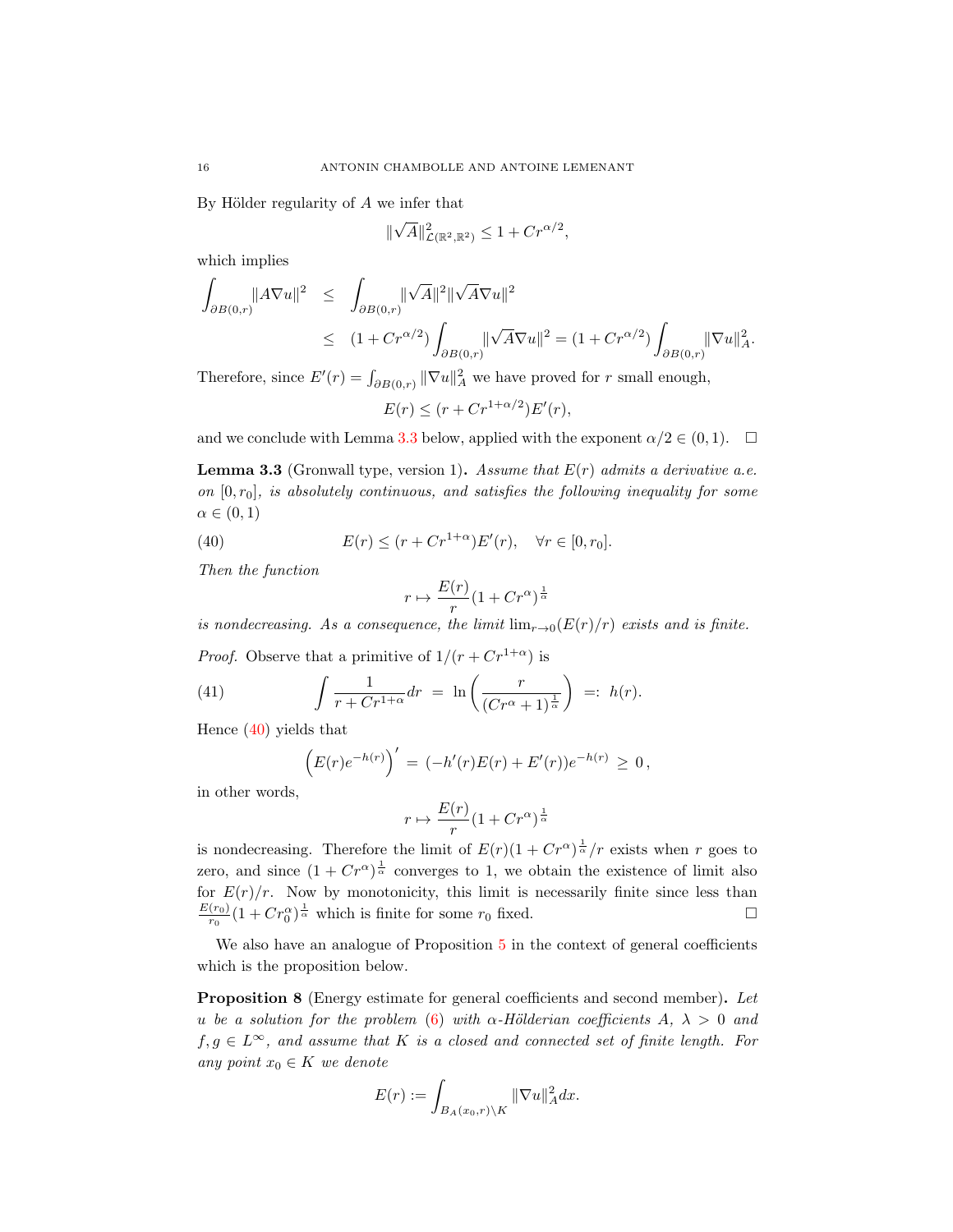We assume in addition that K is locally-chord-arc at point  $x_0$ . Then the limit  $\lim_{r\to 0} (E(r)/r)$  exists and is finite.

Proof. We follow the proof of Proposition [5,](#page-11-2) with the changes already used in the proof of Proposition [7.](#page-13-0) The main difference with the preceding propositions is that we arrive now to the inequality

$$
E(r) \le (r + Cr^{1+\alpha/2})E'(r) + CN(r)r^2.
$$

then we conclude with the Lemma [3.4](#page-16-0) below.

<span id="page-16-0"></span>**Lemma 3.4** (Gronwall type, version 2). Assume that  $E(r)$  admits a derivative a.e. on  $[0, r_0]$ , is absolutely continuous, and satisfies the following inequality for some  $\alpha \in (0,1)$ 

<span id="page-16-2"></span>(42) 
$$
E(r) \le (r + Cr^{1+\alpha})E'(r) + CN(r)r^2, \quad \forall r \in [0, r_0],
$$

with N integrable on  $(0, r_0)$ . Then the limit  $\lim_{r\to 0} E(r)/r$  exists and is finite.

Proof. Let us first find a particular solution of the inhomogeneous equation

(43) 
$$
G(r) = (r + Cr^{1+\alpha})G'(r) + CN(r)r^{2}.
$$

For this purpose, recall (see Lemma [3.3\)](#page-15-0) that the solutions of the homogeneous first order linear equation

<span id="page-16-1"></span>
$$
f'(r) = \frac{1}{r + Cr^{1+\alpha}} f(r)
$$

are given by

$$
f(r) = \lambda \frac{r}{(Cr^{\alpha} + 1)^{1/\alpha}}, \quad \lambda \in \mathbb{R}.
$$

Then from the method of "variation of the constant" we deduce that a particular solution for equation [\(43\)](#page-16-1) is

$$
G(r) = \lambda(r) \frac{r}{(Cr^{\alpha} + 1)^{1/\alpha}} ,
$$

with  $\lambda(r) = -C \int_0^r N(t) (C t^{\alpha} + 1)^{\frac{1-\alpha}{\alpha}} dt$  (notice that  $N(t) (C t^{\alpha} + 1)^{\frac{1-\alpha}{\alpha}}$  is integrable because  $N$  is). In particular we have

(44) 
$$
\lim_{r \to 0} \frac{G(r)}{r} = 0.
$$

Now let us return to  $E(r)$ , which is assumed to satisfy [\(42\)](#page-16-2). If we subtract  $G(r)$  in the equation  $(42)$  we get

<span id="page-16-3"></span>
$$
H(r) \le (r + Cr^{1+\alpha})H'(r) ,
$$

where  $H(r) = E(r) - G(r)$ . Therefore we can apply Lemma [3.3](#page-15-0) to H which gives the existence of the limit

$$
\lim_{r \to 0} \left( \frac{H(r)}{r} \right) < +\infty,
$$

and we conclude using  $(44)$ .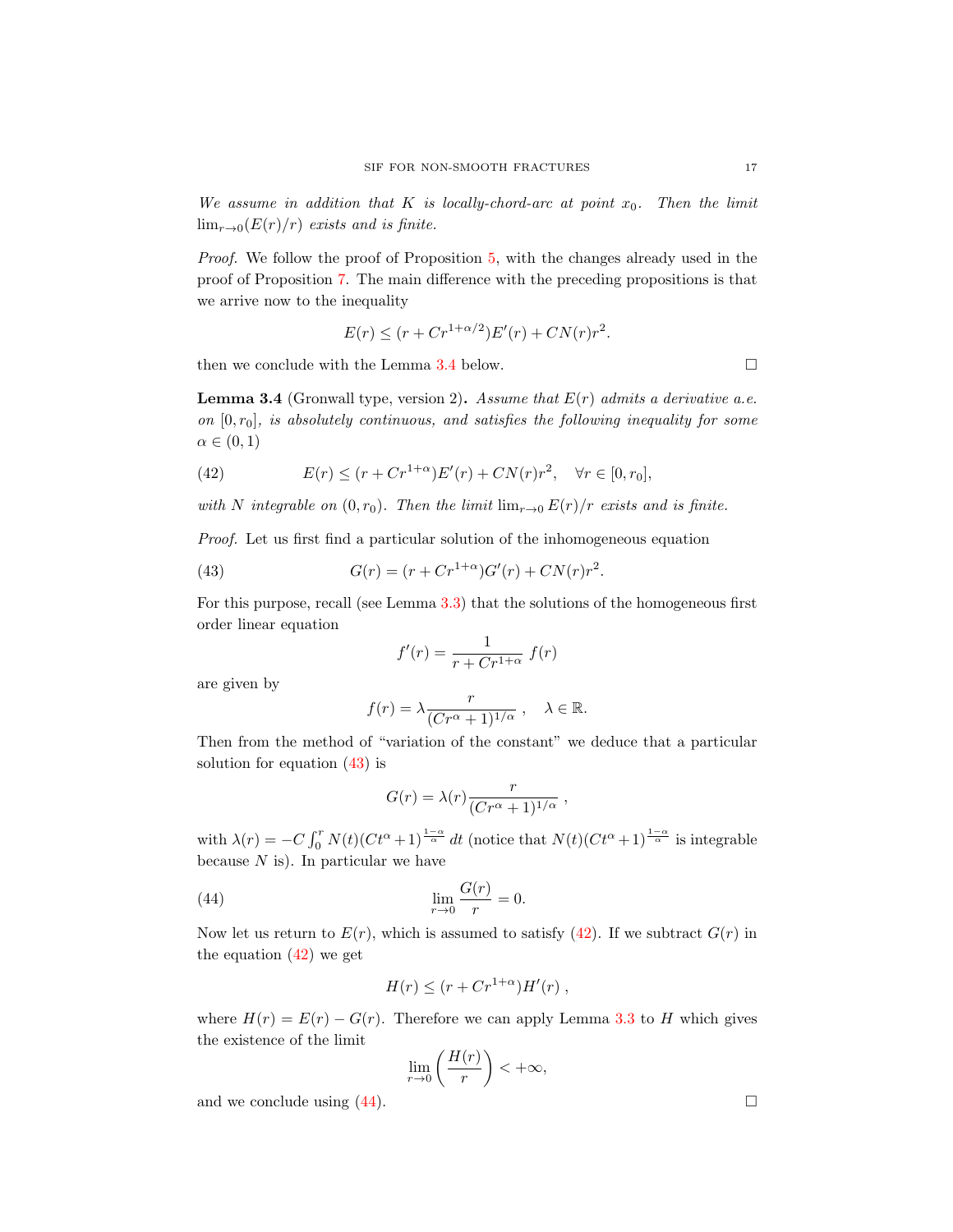### 4. Blow up

<span id="page-17-1"></span>Here we prove the second part of Theorem [1.1](#page-2-0) concerning the blow up sequence. Before going on with blow up limits at the origin, we start with a rigorous definition of  $u(0)$ . Indeed, let u be a solution for the problem [\(6\)](#page-3-1) with  $g \in L^{\infty}$ ,  $(\lambda = f = 0)$ or  $(f \in L^{\infty}$  and  $\lambda > 0$ ). We suppose that K is a closed and connected set satisfying the density condition [\(7\)](#page-4-0) at 0. Let  $R_r$  the family of rotations given by remark [2](#page-5-0) so that  $r^{-1}R_r(K \cap B(0,r))$  converges to the segment  $[-1,0] \times \{0\}$  when r goes to 0. For any r small enough we define  $A_r := R_r^{-1}(B((r/2,0), r/4))$  and

<span id="page-17-2"></span>
$$
m_r := \frac{1}{|A_r|} \int_{A_r} u(x) dx.
$$

<span id="page-17-0"></span>**Lemma 4.1** (Definition of  $u(0)$ ). The sequence  $m_r$  converges to some finite number that we will denote by  $u(0)$ .

*Proof.* We begin with a discrete sequence  $r_n := 2^{-n} r_0$  for some  $r_0$  small,  $n \in \mathbb{N}$ . In particular we assume  $r_0$  small enough to have

(45) 
$$
\frac{1}{r_n} \int_{B(0,r_n)} ||\nabla u||^2 dx \leq C \quad \forall n \in \mathbb{N},
$$

for some constant C that surely exists thank to Section [3.](#page-7-0) Since  $r^{-1}R_r(K \cap B(0,r))$ converges to the segment  $[-1, 0] \times \{0\}$ , we are sure that for  $r_0$  small enough and for every n, the ball  $B_n := R_{r_n}^{-1}(B(r_n/2,0), 3r_n/8)$  does not meet K and contains both  $A_{r_n}$  and  $A_{r_{n+1}}$ . We denote by  $m_n$  the average of u on  $B_n$ . Applying Poincaré inequality in  $B_n$  yields

$$
|m_{r_n} - m_n| = \left| \frac{1}{|A_{r_n}|} \int_{A_{r_n}} (u - m_n) dx \right| \le \frac{1}{|A_{r_n}|} \int_{B_n} |u - m_n| \le C \frac{1}{r_n} \int_{B_n} ||\nabla u|| dx
$$

and the same for  $m_{r_{n+1}}$  so that at the end

<span id="page-17-3"></span>(46) 
$$
|m_{r_n} - m_{r_{n+1}}| \leq C \frac{1}{r_n} \int_{B_n} \|\nabla u\| dx \leq C \left( \int_{B_n} \|\nabla u\|^2 dx \right)^{\frac{1}{2}} \leq C r_n^{1/2}
$$

because of [\(45\)](#page-17-2). In particular this implies that  $m_{r_n}$  is a Cauchy sequence, thus converges to some limit  $\ell \in \mathbb{R}$ . Now if  $r_k$  is any other sequence converging to zero, we claim that the limit of  $m_{r_k}$  is still equal to  $\ell$ . To see this it suffice to find a subsequence  $r_{n_k}$  of  $r_n$  such that  $r_{n_k}/2 \le r_k \le r_{n_k}$  and compare  $m_{r_k}$  with  $m_{r_{n_k}}$  by the same way as we obtained [\(46\)](#page-17-3) and conclude that they must have same limit.  $\square$ 

<span id="page-17-4"></span>Remark 5. In the future it will be convenient to introduce another type of averages on circles, namely

$$
\tilde{m}_r := \frac{1}{\tilde{A}_r} \int_{\tilde{A}_r} u \, d\mathcal{H}^1,
$$

with

$$
\tilde{A}_r := B((r,0),\frac{r}{4}) \cap \partial B(0,r)
$$

It is easily checked that the sequence of  $\tilde{m}_r$  are aslo converging to  $u(0)$ , i.e. has same limit as  $m_r$ .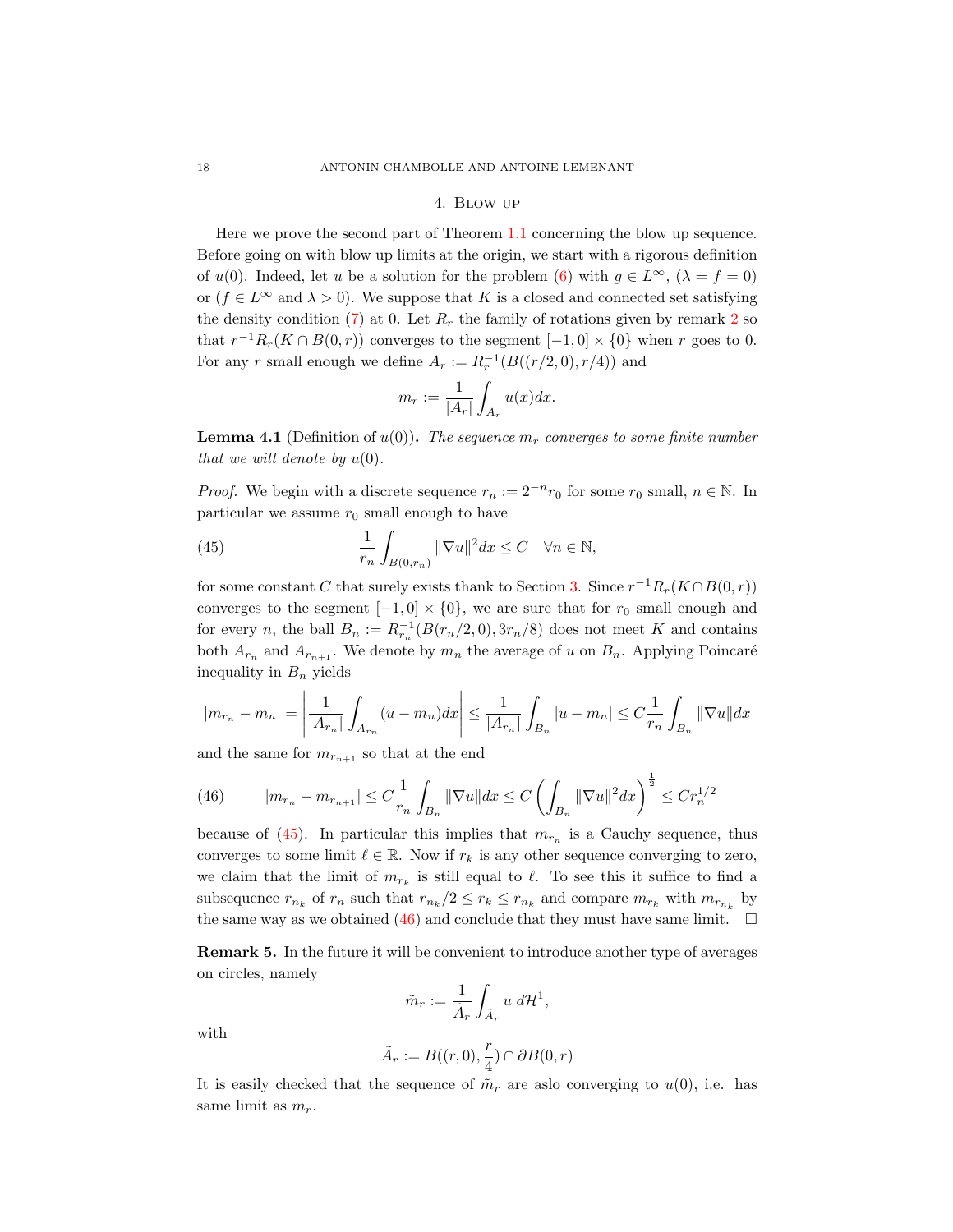We are now ready to prove the last part of Theorem [1.1.](#page-2-0)

<span id="page-18-0"></span>**Theorem 4.2** (Convergence of the blow-up sequence). Let u be a solution for the problem [\(6\)](#page-3-1) with  $g \in L^{\infty}$ ,  $(\lambda = f = 0)$  or  $(f \in L^{\infty}$  and  $\lambda > 0)$ . We suppose that K is a closed and connected set satisfying the density condition [\(7\)](#page-4-0) at the origin. We denote by  $u(0)$  the real number given by Lemma [\(4.1\)](#page-17-0). Let  $R_r$  the family of rotations given by Remark [2](#page-5-0) so that  $r^{-1}R_r(K \cap B(0,r))$  converges to some segment  $\Sigma_0$  when r goes to 0. If  $(r, \theta)$  are the polar coordinates such that  $(\sqrt{A(0)})^{-1}(\Sigma_0) = (\mathbb{R}^- \times {\{\pi\}})$ we denote by  $v_0$  the function defined in polar coordinates by

$$
v_0(r,\theta) := \sqrt{\frac{2C_0r}{\pi}}\sin(\theta/2).
$$

Then

$$
u_r := r^{-\frac{1}{2}} (u(rR_r^{-1}x) - u(0)) \xrightarrow[r \to 0]{} v_0 \circ \sqrt{A(0)},
$$

where the constant  $C_0$  is given by

$$
C_0 = \lim_{r \to 0} \left( \frac{1}{\det(\sqrt{A(0)})r} \int_{B_A(0,r)\setminus K} ||\nabla u||_A^2 dx \right),
$$

and the convergence holds strongly in  $L^2(B(0,1))$  for both  $u_r$  and  $\nabla u_r$ .

*Proof.* We know that  $K_r := \frac{1}{r} R_r(K)$  converges to the half-line  $\mathbb{R}^- \times \{0\}$  locally in  $\mathbb{R}^2$  for the Hausdorff distance. To simplify the notations and without loss of generality, in the sequel we will identify u with  $u \circ R_r^{-1}$ , and K with  $R_r(K)$  so that we can assume that  $R_r = Id$  for all r. We can also assume that  $u(0) = 0$  and as before, it is enough to consider the case when  $A(0) = Id$  because the general case follows using the change of variable of Proposition [6.](#page-13-2)

As in the proof of Lemma [4.1,](#page-17-0) for any r we denote by  $m_r$  the average of u on the ball  $B((r/2,0), r/4)$ . Then we consider the function  $u_r(x) := r^{-\frac{1}{2}}(u(rx) - m_r)$ defined in  $\frac{1}{r}(\Omega \backslash K)$ . The domain  $\frac{1}{r}(\Omega \backslash K)$  converges to  $\mathbb{R}^2 \backslash K_0$  with  $K_0 := \mathbb{R}^- \times \{0\}$ .

We will prove that  $u_r$  converges, in some sense that will be given later, to function in  $\mathbb{R}^2 \setminus K_0$  that satisfies a certain Neumann problem. In the sequel we will work up to subsequences, but this will not be restrictive in the end by uniqueness of the limit.

The starting point is that  $\nabla u_r$  is uniformly bounded in  $L^2(B(0, 2))$  (we start working in  $B(0, 2)$  for security but the real interesting ball will be  $B(0, 1)$ ). Indeed,  $\nabla u_r(x) = \sqrt{r} \nabla u(rx),$ 

$$
\int_{B(0,2)\backslash K_r} \|\nabla u_r\|^2 dx = \int_{B(0,2)\backslash K_r} r \|\nabla u(rx)\|^2 dx = \frac{1}{r} \int_{B(0,2r)\backslash K} \|\nabla u(x)\|^2 dx.
$$

From Proposition [4,](#page-9-3) we know that  $\frac{1}{r}\int_{B(0,r)} \|\nabla u(x)\|_A^2 dx$  converges to  $C_0$  and we deduce (using the coerciveness of A), that  $\nabla u_r$  is uniformly bounded in  $L^2(B(0, 2))$ .

Therefore we can extract a subsequence such that  $\nabla u_r$  converges to some h, weakly in  $L^2(B(0, 2))$ , and

<span id="page-18-1"></span>(47) 
$$
\int_{B(0,1)} ||h||^2 \leq \liminf_{r \to 0} \int_{B(0,1)} ||\nabla u_r||^2 dx \leq C.
$$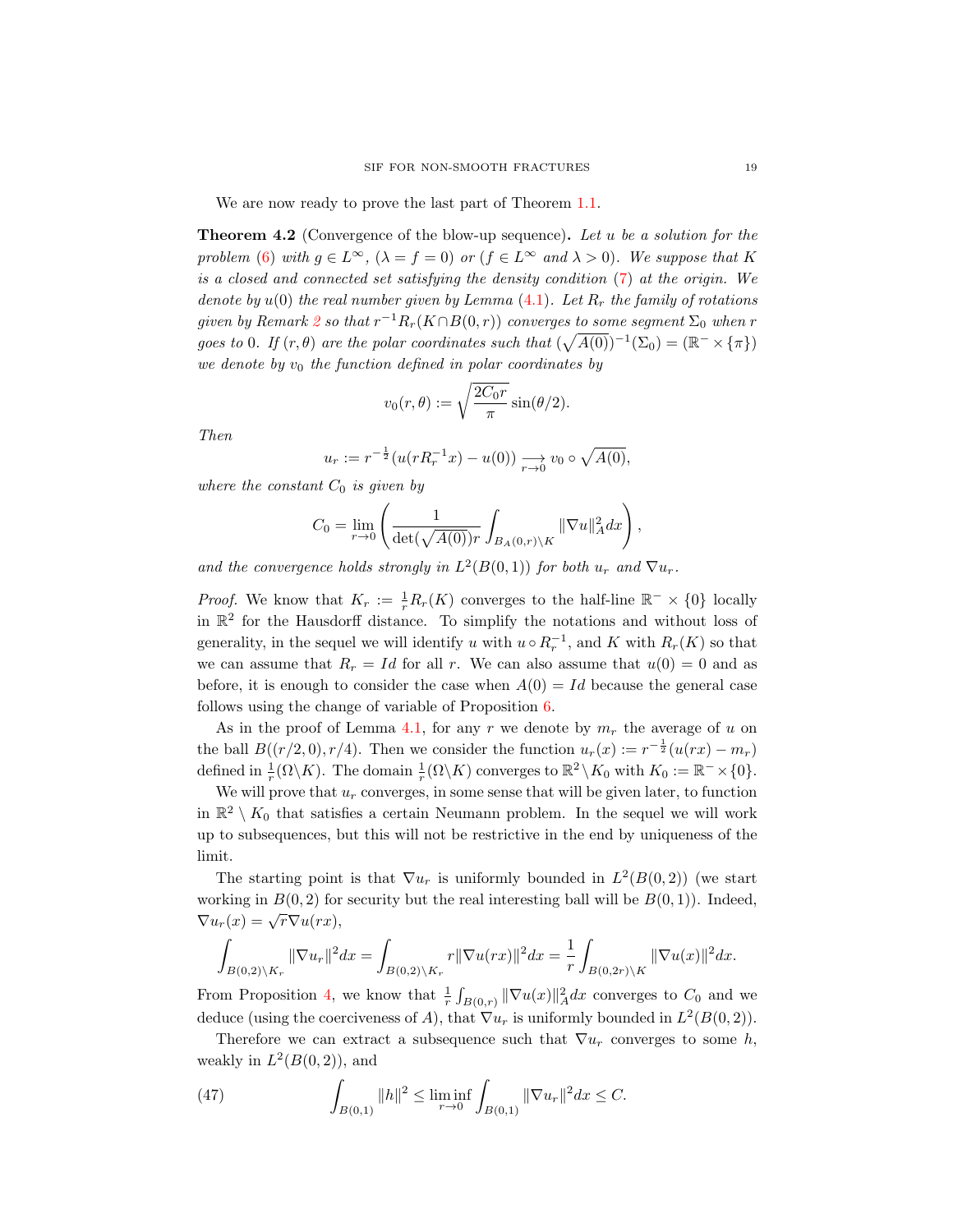Next we want to prove that in compact sets of  $B(0, 2) \setminus K_0$ , the convergence is much better. For this purpose we introduce for any  $a > 0$ 

$$
U(a) := \{ x \in B(0,2); d(x, K_0) > a \}.
$$

The sequence  $u_r$  is uniformly bounded in  $H^1(U(a))$  for any a. Therefore taking a sequence  $a_n \to 0$ , extracting some subsequence of  $u_r$  and using a diagonal argument we can find a subsequence of  $u_r$ , not relabeled, that converges weakly in  $H<sup>1</sup>$  and strongly in  $L^2$  in any of the domains  $U(a)$ . In other words, this subsequence  $u_r$ converges weakly in  $H^1_{loc}(B(0,2) \setminus K_0)$  and strongly in  $L^2_{loc}(B(0,2), \setminus K_0)$  to some function  $u_0 \in H_{loc}^1(B(0,2) \setminus K_0)$ . By uniqueness of the limit we must have that  $\nabla u_0 = h$  a.e. in  $B(0, 2)$  and therefore [\(47\)](#page-18-1) reads

<span id="page-19-2"></span>(48) 
$$
\int_{B(0,1)} \|\nabla u_0\|^2 \leq \liminf_{r \to 0} \int_{B(0,1)} \|\nabla u_r\|^2 dx \leq C.
$$

Now we want to prove that  $u_0$  is a minimizer for the Dirichlet energy, and at the same time prove that the convergence hold strongly in  $L^2(B(0,1))$  both for  $u_r$ and  $\nabla u_r$ . To do this we consider any function  $v \in H^1(B(0,1) \setminus K_0)$  with  $v \equiv u_0$  in  $B(0, 1) \setminus B(0, 1 - \delta)$  and  $v \equiv 0$  in  $B(0, \eta)$ , for some small  $\delta > 0$ . The family of all such functions v is dense in the space of functions of  $H^1(B(0,1) \setminus K_0)$  with trace equal to  $u_0$  on  $\partial B(0,1) \setminus K_0$  and therefore to prove that  $u_0$  is a minimizer, it is enough to prove that

$$
\int_{B(0,1)} \|\nabla u_0\|^2 dx \le \int_{B(0,1)} \|\nabla v\|^2 dx
$$

for all such functions  $v$ .

We denote by  $N_r(s)$  the number of points of  $K_r \cap \partial B(0, s)$ . As already used before, since by assumption  $\mathcal{H}^1(K_r \cap B(0,1))$  converges to 1 and

$$
1 \leq \int_0^1 N_r(s)ds \leq \mathcal{H}^1(K_r \cap B(0,1)),
$$

we can extract a subsequence such that  $N_r(s) \to 1$  a.e. Then Fatou's lemma yields

<span id="page-19-1"></span>(49) 
$$
\int_0^1 \liminf_{r} \int_{\partial B_s} \|\nabla u_r\|^2 d\mathcal{H}^1 ds \leq \liminf_{r} \int_0^1 \int_{\partial B_s} \|\nabla u_r\|^2 d\mathcal{H}^1 ds = C_1,
$$

where  $C_1$  is closely related to  $C_0$ . This will allows us later to find a good radius s for which both  $N(s) = 1$  and  $\int_{\partial B_s} ||\nabla u_r||^2 d\mathcal{H}^1$  is uniformly bounded.

At this stage we only know that  $\nabla u_r$  converges weakly in  $L^2$  to  $\nabla u_0$ . On the other hand, up to a further subsequence, we can find a measure  $\mu$  such that  $|\nabla u_r|^2 dx$ weakly- $\star$  converges to  $\mu$ . Let  $x \in B(0, 2)$ ,  $\rho > 0$  such that  $\overline{B(x, \rho)} \subset B(0, 2) \setminus K_0$ . Let  $\psi$  be a smooth cutoff, with support in  $B(x, \rho)$ , and equal to 1 in  $B(x, \rho/2)$ . Then we can write that

<span id="page-19-0"></span>
$$
(50) \int_{B(x,\rho)} (A_r \nabla u_r) \cdot \nabla (\psi (u_r - u_0)) + r^2 \lambda u_r (u_r - u_0) \psi - r^{3/2} f_r (u_r - u_0) \psi = 0
$$

where  $A_r(x) = A(rx)$ ,  $f_r(x) = f(rx) - \lambda m_r$ , and (taking the limit in the "first"  $u_r$  while freezing the test function  $(u_r - u_0)\psi$ , and using the weak convergence in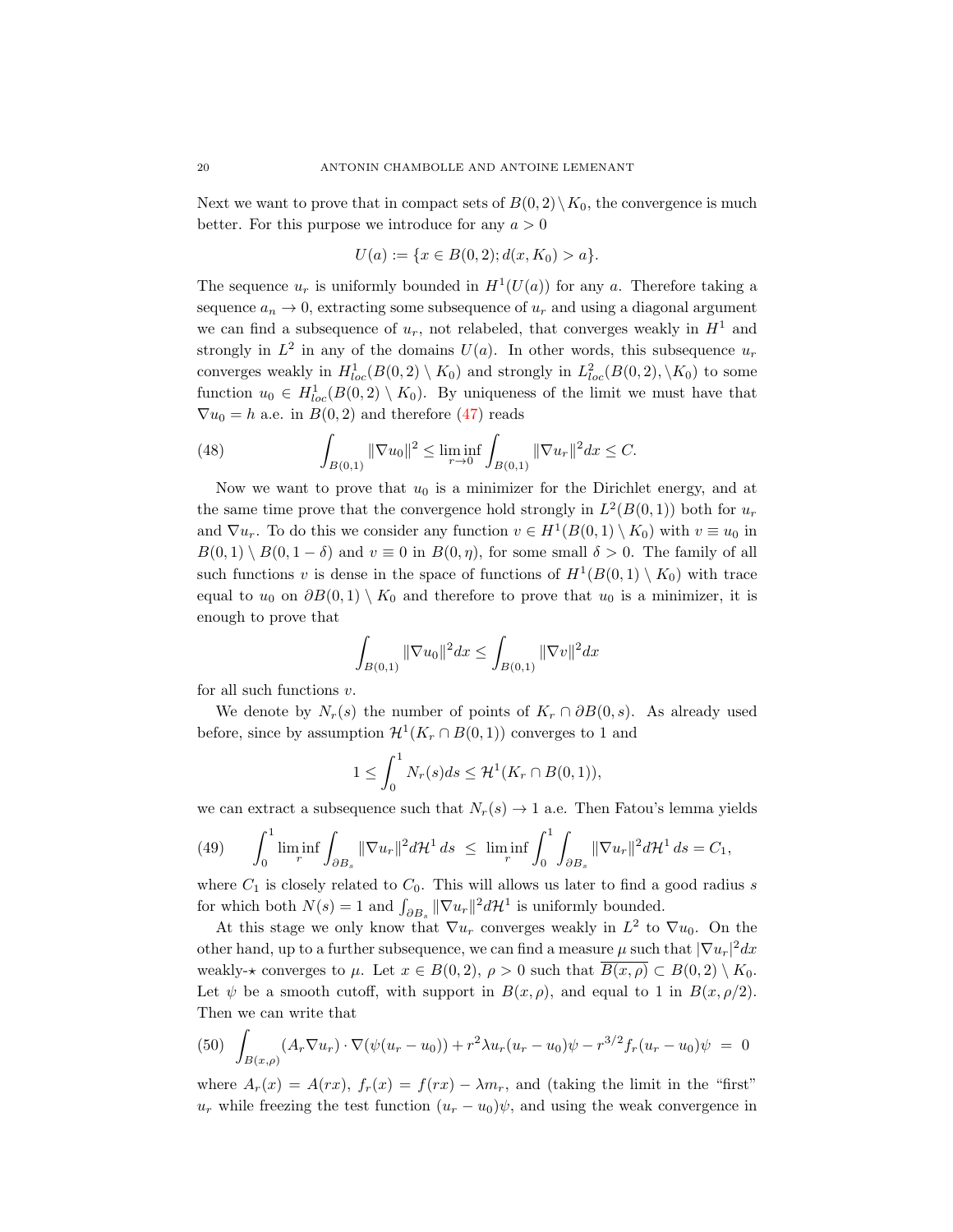$$
H1(B(x, \rho) of ur to u0):
$$
  
(51) 
$$
\int_{B(x, \rho)} (\nabla u_0) \cdot \nabla (\psi(u_r - u_0)) = 0.
$$

Taking the difference of [\(50\)](#page-19-0) and [\(51\)](#page-20-0), and using the fact that  $u_r \to u_0$  strongly in  $L^2(B_r)$ ,  $\nabla u_r$  is uniformly bounded in  $L^2(B_r)^2$ , and  $A_r \to Id$  uniformly, we obtain that

<span id="page-20-0"></span>
$$
\lim_{r \to 0} \int_{B(x,\rho/2)} ||\nabla u_r - \nabla u_0||^2 dx = 0
$$

so that clearly,  $\mu \lfloor (B(0, 2) \setminus K_0) \rfloor = ||\nabla u_0||^2 dx$ : if  $\mu$  has a singular part it must be concentrated on  $K_0$ . Moreover, we have  $\mu({(-s,0)}) = 0$  for all  $s \in [0,2)$  but a countable number. (Observe that using any other test function in [\(50\)](#page-19-0) and passing to the limit, we easily deduce that  $u_0$  is harmonic in  $B(0, 2) \setminus K_0$ , but this will also be a consequence of the minimality of the Dirichlet energy which will soon be shown).

Now from [\(49\)](#page-19-1) we may choose  $s, 1-\delta < s < 1$ , so that  $\mu({-s, 0}) = 0, N_r(s) = 1$ for all  $r$  large enough, and

$$
\liminf_r \int_{\partial B_s} \|\nabla u_r\|^2 d{\cal H}^1 \ <\ +\infty
$$

In particular, upon extracting a further subsequence, we may assume that

$$
\sup_r \int_{\partial B_s} \|\nabla u_r\|^2 d\mathcal{H}^1 < +\infty.
$$

Then, by Sobolev's embedding, and using the fact that the averages  $\tilde{m}_r$  are uniformly bounded (see Remark  $(5)$ ), we deduce that there exists  $C > 0$  such that

$$
||u_r||_{L^{\infty}(\partial B_s)} \leq C.
$$

We now consider any constant  $M > C$  and define

$$
u_r^M = (-M \vee (u_r \wedge M))
$$

we have that  $u_r^M \to u_0^M$  in  $L^2_{loc}(B(0,1) \setminus K_0)$ , where  $u_0^M$  is naturally defined as being  $u_0^M := (-M \vee (u_0 \wedge M))$ . Up to a subsequence the convergence holds almost everywhere. But now, since the functions are uniformly bounded, it converges also strongly in  $L^2(B(0,1) \setminus K_0)$ .

Now, from the original function  $v \in H^1(B(0,1) \setminus K_0)$ , we want to construct a function  $v_r \in H^1(B(0,1) \setminus K_r)$  not much different from v. We denote by  $C_r^{\pm}$  the connected components of  $(B(0, 1) \setminus K_r) \cap \{x \leq 0\}$  containing  $(-1/2, \pm 1/2)$  and we define  $v_r(x, y)$  as follows. In  $B(0, 1) \cap \{x > 0\}$  we set  $v_r(x, y) = v(x, y)$ .

In 
$$
C_r^+
$$
,  $v_r(x, y) = \begin{cases} v(x, y) & \text{if } y \ge 0 \\ v(x, -y) & \text{otherwise.} \end{cases}$   
In  $C_r^-$ ,  $v_r(x, y) = \begin{cases} v(x, y) & \text{if } y \le 0 \\ v(x, -y) & \text{otherwise.} \end{cases}$ 

And finally  $v_r = 0$  everywhere else (i.e. in  $B(0,1) \cap \{x \leq 0\} \setminus (C_n^+ \cap C_n^-)$ ). Then it is easy to see that  $v_r \in H^1(B(0,1) \setminus K_r)$ , converges strongly to v in  $L^2$  and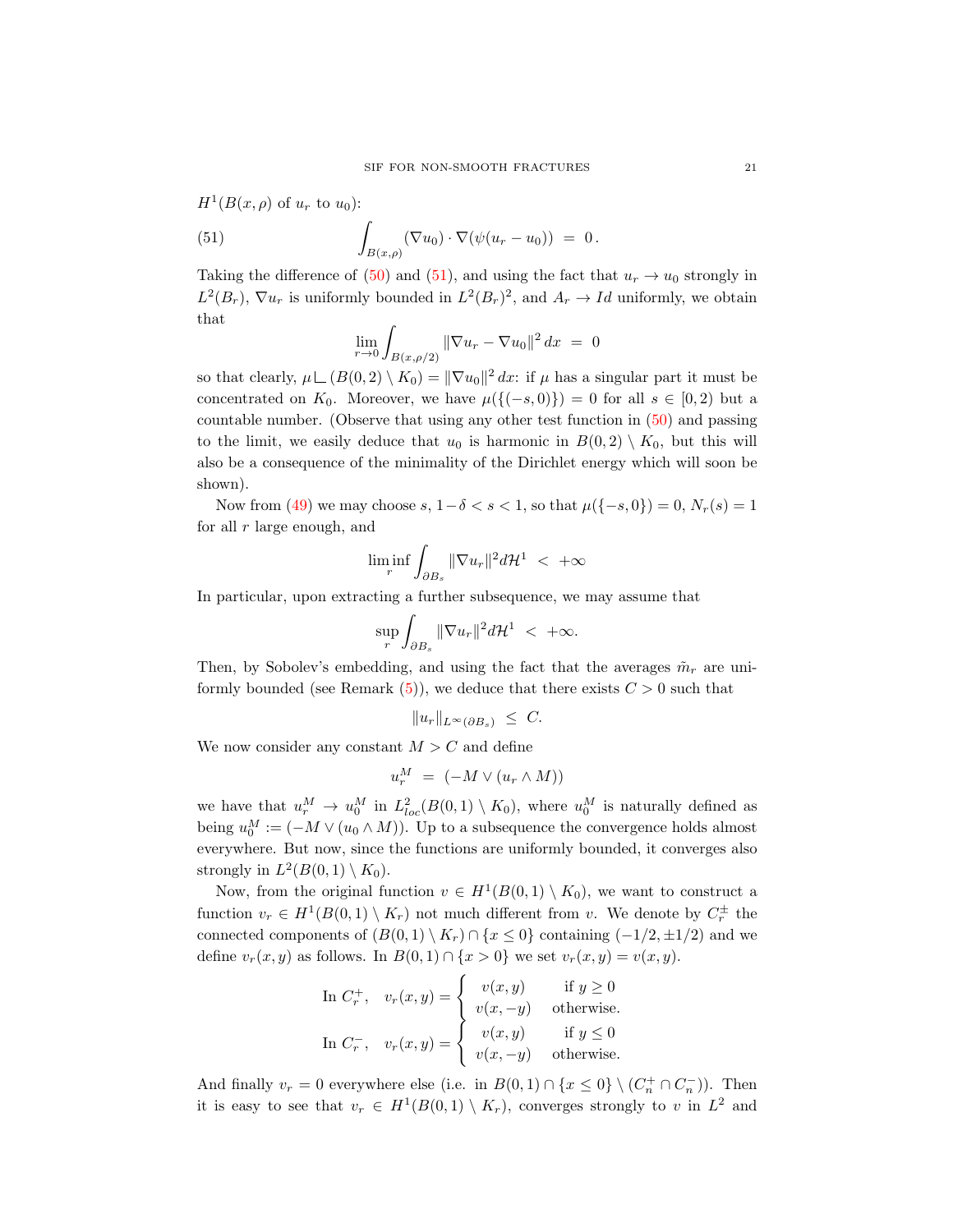$\mathbf{1}_{B(0,1)\backslash K_r}\nabla v_r$  converges strongly to  $\mathbf{1}_{B(0,1)\backslash K_0}\nabla v$  in  $L^2(B(0,1))$ . However, by this procedure the trace on  $\partial B(0,1)$  is not necessarily preserved.

To get rid of that we let  $\varepsilon < s-(1-\delta)$ , we pick a smooth cut-off  $\psi_{\varepsilon}$  with compact support in  $B_s$ ,  $0 \leq \psi_{\varepsilon} \leq 1$  and  $\psi_{\varepsilon} \equiv 1$  in  $B_{s-\varepsilon}$ , and we let

$$
v_r^{\varepsilon} = \psi_{\varepsilon} v_r + (1 - \psi_{\varepsilon}) u_r^M
$$

which converges strongly in  $L^2$  to  $\psi_{\varepsilon}v + (1 - \psi_{\varepsilon})u_0^M$  as  $r \to 0$ . Next we write, since  $v_r^{\varepsilon} = u_r^M = u_r$  on  $\partial B_s$  and  $u_r$  is a minimizer,

$$
\int_{B_s} (A_r \nabla u_r) \cdot \nabla u_r + \lambda r^2 u_r^2 - 2r^{3/2} f_r u_r \, dx \le \int_{B_s} (A_r \nabla v_r^{\varepsilon}) \cdot \nabla v_r^{\varepsilon} + \lambda r^2 (v_r^{\varepsilon})^2 - 2r^{3/2} f_r v_r^{\varepsilon} \, dx \, .
$$

Recall that  $|f_r| \leq C$  and  $|u_r| \leq C/\sqrt{r}$  (by definition) so that  $2r^{3/2}f_ru_r = o(r)$ , and we also easily check that

$$
\int_{B_s} \lambda r^2 (v_r^{\varepsilon})^2 - 2r^{3/2} f_r v_r^{\varepsilon} dx = o(r)
$$

hence we focus on the other terms: we write for  $\delta > 0$  small,

$$
\int_{B_s} (A_r \nabla u_r) \cdot \nabla u_r \, dx
$$
\n
$$
\leq (1+\eta) \int_{B_s} \psi_\varepsilon^2 (A_r \nabla v_r) \cdot \nabla v_r \, dx + C'/\eta \int_{B_s} ||\nabla \psi_\varepsilon||^2 |v_r - u_r^M|^2 \, dx
$$
\n
$$
+ C'/\eta \int_{B_s} (1 - \psi_\varepsilon)^2 ||\nabla u_r||^2 \, dx + o(r)
$$

Then sending  $r \to 0$  we obtain

$$
\int_{B_s} \|\nabla u_0\|^2 \le (1+\eta) \int_{B_s} \psi_\varepsilon^2 \|\nabla v\|^2 dx \n+ C'/\eta \int_{B_s} \|\nabla \psi_\varepsilon\|^2 |v - u_0^M|^2 dx + C'/\eta \mu(B_\varepsilon(-s, 0))
$$

but on the support of  $\nabla \psi$ ,  $v - u_0^M$  is equal to  $(1 - \psi_\varepsilon)(u_0^M - u_0)$ . Therefore letting M tend to  $+\infty$  we get

$$
\int_{B_s} \|\nabla u_0\|^2 \ \leq \ (1+\eta) \int_{B_s} \psi_\varepsilon^2 \|\nabla v\|^2 \, dx + C'/\eta \mu(B_\varepsilon(-s,0))
$$

finaly letting  $\varepsilon \to 0$ , then  $\eta \to 0$ , and adding the integral over  $B(0, 1) \setminus B(0, s)$  on both sides (where  $v$  and  $u_0$  actually coincide) we get the desired inequality, namely

$$
\int_{B(0,1)} \|\nabla u_0\|^2 dx \ \le \ \int_{B(0,1)} \|\nabla v\|^2 dx
$$

which proves that  $u_0$  is a minimizer. Moreover taking the particular choice  $v = u_0$ in the same argument as before would give

$$
\limsup_{r \to 0} \int_{B(0,1)} ||\nabla u_r||^2 dx \ \le \ \int_{B(0,1)} ||\nabla u_0||^2 dx
$$

and this toghether with [\(48\)](#page-19-2), implies the convergence of norms, which by the weak convergence yields the strong convergence in  $L^2$  for the gradients, as desired.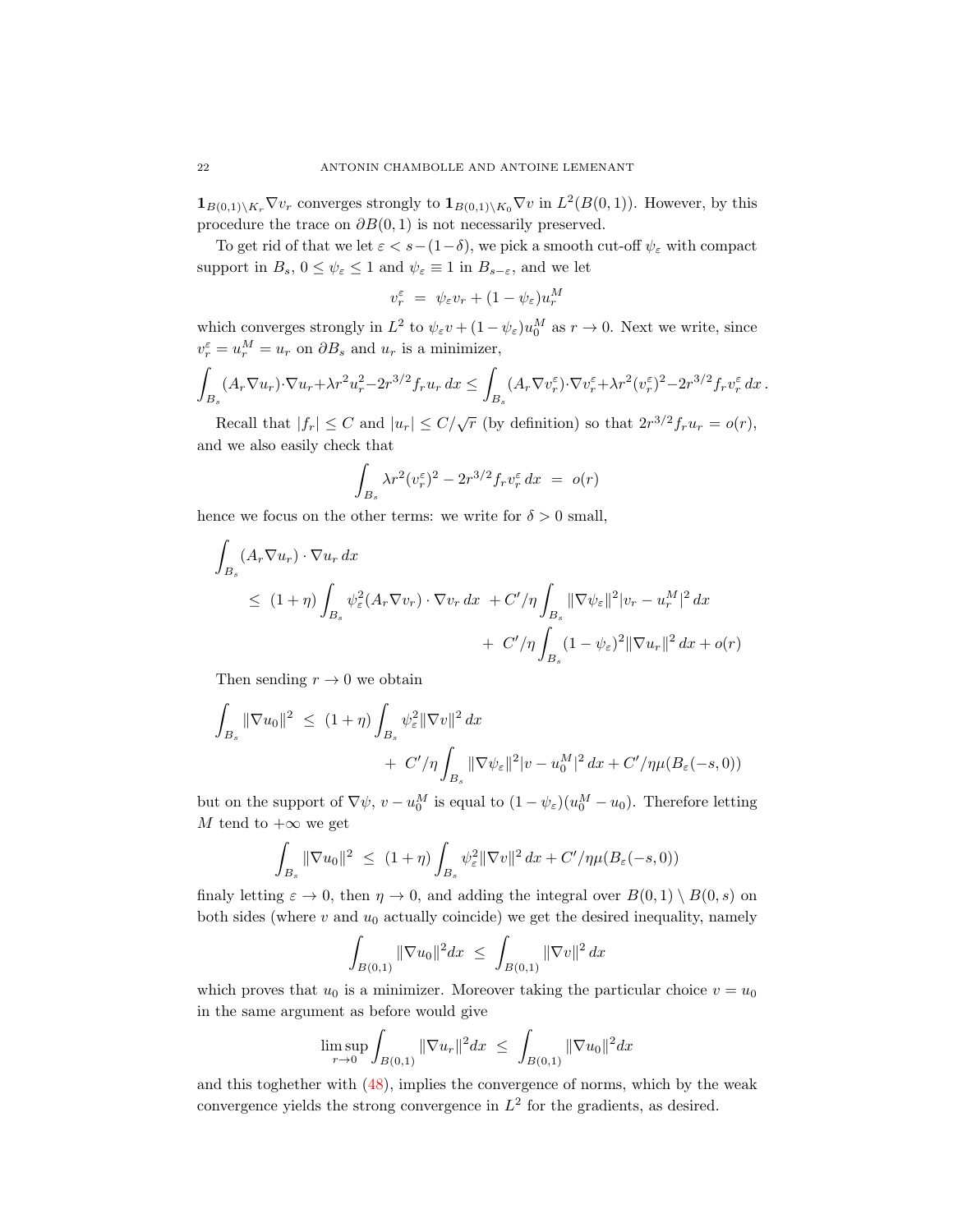Finally all that we did in  $B(0, 1)$  could be done in any  $B(0, R)$  for R as large as we want, which gives a definition of  $u_0$  in  $\mathbb{R}^2 \setminus K_0$ . Moreover  $u_0$  is of constant normalized energy. In other words we claim that  $s \mapsto \frac{1}{s} \int_{B(0,s)} ||\nabla u_0||^2$  is constant in s, identically equal to  $C_0$ . Indeed, by the strong convergence in  $L^2$  of  $\nabla u_r$ , the value of  $\frac{1}{s} \int_{B(0,s)} ||\nabla u_0||^2$  is given by

$$
\lim_{r \to 0} \frac{1}{s} \int_{B(0,s)} ||\nabla u_r||^2,
$$

which we actually claim to be equal to  $C_0$ : a change of variable gives

<span id="page-22-0"></span>(52) 
$$
\int_{B(0,s)} \|\nabla u_r\|^2 = \frac{1}{r} \int_{B(0,rs)} \|\nabla u\|^2
$$

$$
= \frac{1}{r} \int_{B(0,rs)} \|\nabla u\|^2 + \frac{1}{r} \int_{B(0,rs)} \langle (Id - A)\nabla u, \nabla u \rangle.
$$

The first term in  $(52)$  converges to  $sC_0$  and the second term converges to zero because less than  $||Id - A||_{L^{\infty}(B(0,r))}$  times something bounded.

The latter implies that  $u_0$  is the cracktip function. More precisely, we claim now that

<span id="page-22-1"></span>(53) 
$$
u_0 = \sqrt{\frac{2C_0r}{\pi}}\sin(\theta/2).
$$

We shall give two different arguments for [\(53\)](#page-22-1). The first one is very nice and due to Bonnet: returning to the proof of the monotonicity Lemma applied to  $u_0$ , which says that  $s \mapsto \frac{1}{s} \int_{B(0,s)} ||\nabla u_0||^2$  must be increasing (Proposition [4\)](#page-9-3), since  $s \mapsto \frac{1}{s} \int_{B(0,s)} ||\nabla u_0||^2$  is actually constant in s, all the inequalities in the proof are equalities. In particular  $u_0$  must be the optimal function in Wirtinger inequality, thus it is the famous  $C\sqrt{r}\sin(\theta/2)$  function.

The second argument is to decompose  $u_0$  in spherical harmonics, i.e. as a sum of homogeneous harmonic functions in the complement of the half line  $K_0$ , which Neumann boundary conditions on  $K_0$ . Now using that  $s \mapsto \frac{1}{s} \int_{B(0,s)} ||\nabla u_0||^2$  is constant we can kill all the terms of degree different from  $1/2$  by taking blow-up and blow-in limits. This implies that  $u_0$  must be homogeneous of degree  $1/2$ , and from this information it is not difficult to deduce  $(53)$  by looking at  $u_0$  on the unit circle.

Then, the exact constant  $C := \sqrt{\frac{2C_0}{\pi}}$  in front of the sinus can be easily computed by hand with the formulas

$$
\frac{\partial u_0}{\partial \tau} = \frac{1}{r} \frac{\partial u_0}{\partial \theta} = C \frac{1}{2\sqrt{r}} \cos(\theta/2) \quad \text{and} \quad \frac{\partial u_0}{\partial r} = C \frac{1}{2\sqrt{r}} \sin(\theta/2).
$$

It comes

$$
RC_0 = \int_{B(0,R)} ||\nabla u_0||^2 = \int_{B(0,R)} \left| \frac{\partial u_0}{\partial \tau} \right|^2 + \left| \frac{\partial u_0}{\partial \tau} \right|^2 = \int_0^R \int_{-\pi}^{\pi} \frac{C^2}{4} dr d\theta = C^2 R \frac{\pi}{2}
$$
  
thus  $C = \sqrt{\frac{2C_0}{\pi}}$ .